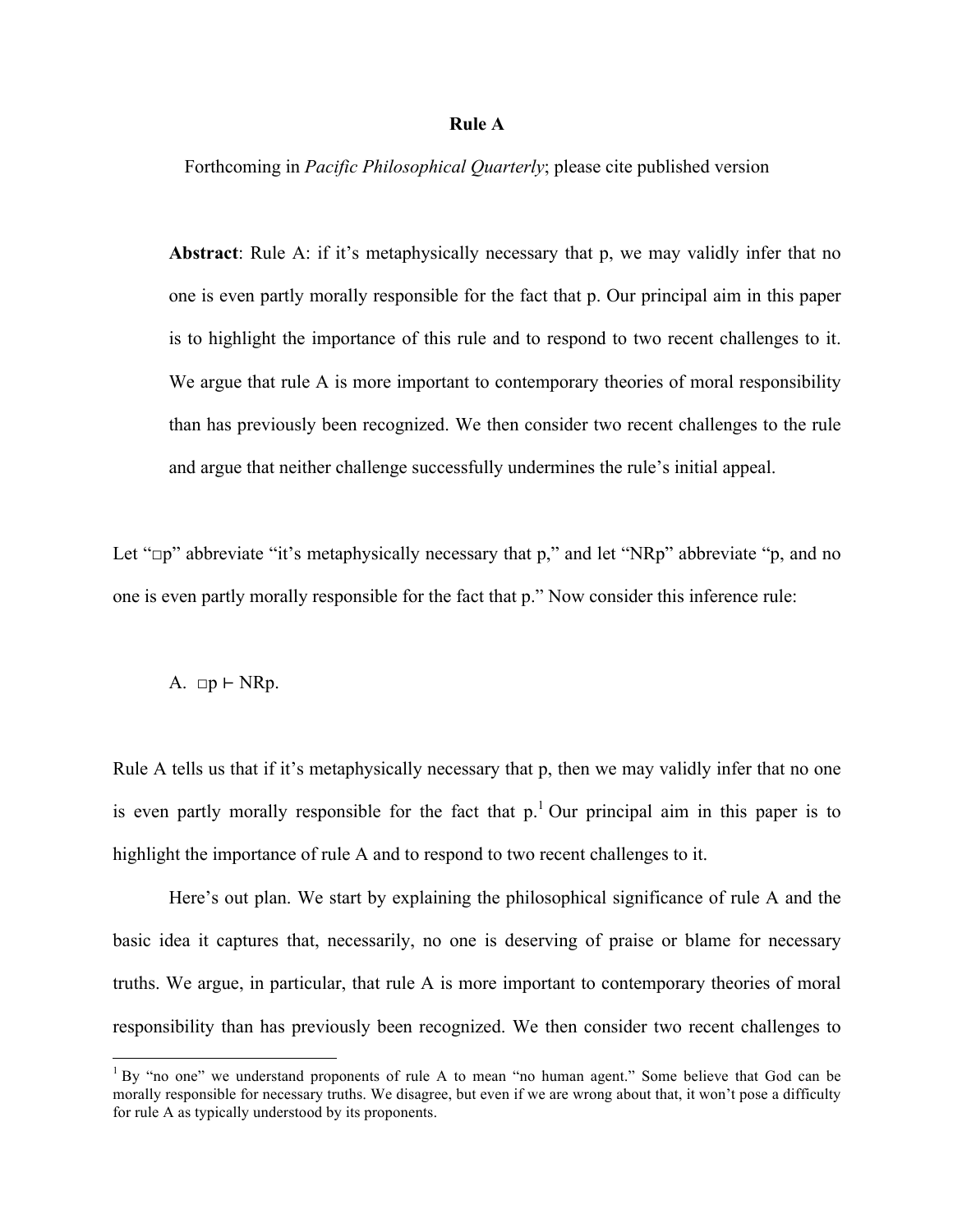the rule, both of which rely on the idea that our actions are what make certain necessary truths true. We argue that neither challenge successfully undermines the initial appeal of rule A.

### **1. The Significance of Rule A**

It's common to distinguish between indirect and direct arguments for the incompatibility of determinism and moral responsibility.<sup>2</sup> Indirect arguments proceed by first trying to establish the intermediate conclusion that determinism precludes the freedom to do otherwise, which is then used to argue for the further conclusion that determinism precludes moral responsibility. Direct arguments, by contrast, try to establish the incompatibility of determinism and moral responsibility directly (i.e., without first trying to show that determinism precludes the freedom to do otherwise), by appealing instead to various transfer of non-responsibility principles.

Rule A plays an important role in direct arguments for the incompatibility of determinism and moral responsibility, as we'll see. However, there is more at stake when it comes to rule A than just the direct arguments. The principle is also crucial to some indirect arguments, and some prominent compatibilist accounts of moral responsibility are committed to its validity as well.

Rule A is most often associated with a direct argument of Peter van Inwagen's (1983: 182-188). Two inference rules are at the heart of that argument. The first is rule A. The second is

B. NR  $(p \supset q)$ , NRp  $\vdash$  NRq.

Rule B is a transfer of non-responsibility principle. It tells us that if no one is even partly morally responsible for the fact that p implies q, and if no one is even partly morally responsible for the fact that p, we may validly infer that no one is even partly morally responsible for the fact that q.

<sup>&</sup>lt;sup>2</sup> Cf. Fischer and Ravizza 1998:17.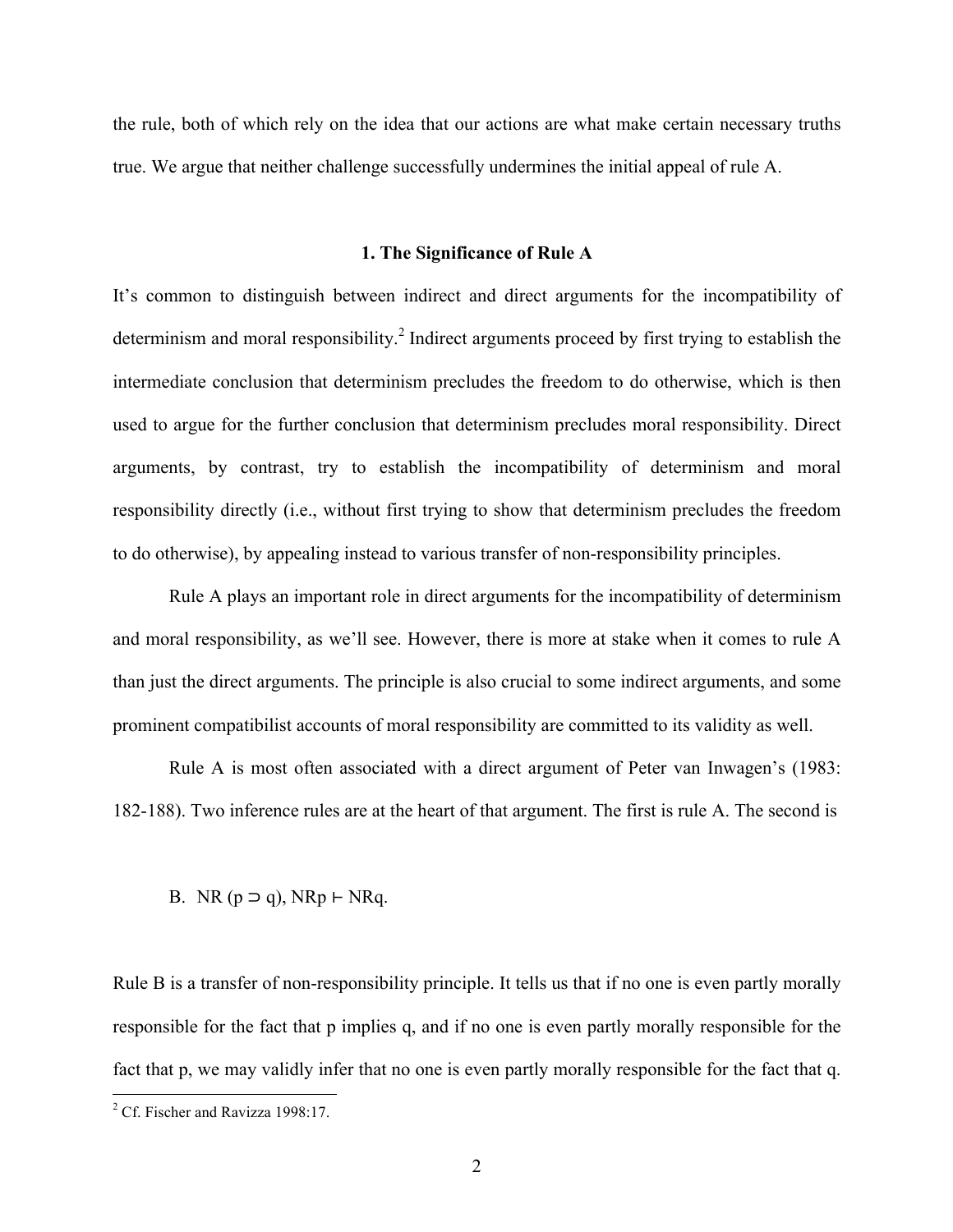Using rules A and B, van Inwagen argues as follows, where " $P_0$ " is a proposition describing the intrinsic state of the universe at some time in the distant past prior to the existence of human beings, "L" is a conjunction of all the laws of nature, and "P" is any true sentence:

| 0. Determinism is true                               | assumption for conditional proof |
|------------------------------------------------------|----------------------------------|
| 1. $\Box$ ((P <sub>o</sub> & L) $\supset$ P)         | formal consequence of 0          |
| 2. $\Box$ (P <sub>0</sub> $\supset$ (L $\supset$ P)) | from 1 by exportation            |
| 3. NR $(P_0 \supset (L \supset P))$                  | from 2 by rule A                 |
| 4. NR $P_0$                                          | premise                          |
| 5. NR $(L \supset P)$                                | from 3 and 4 by rule B           |
| 6. NR $L$                                            | premise                          |
| 7. NR P                                              | from 5 and 6 by rule B           |

The conclusion of this argument is that no one is even partly morally responsible for the fact that P, if determinism is true. But since P can be any truth you like, this conclusion generalizes; no one is even partly morally responsible for any fact, if determinism is true.

Rule A clearly plays an important role in van Inwagen's direct argument. Its role in other direct arguments, while less obvious, is no less significant. Consider, for instance, the direct argument advanced by Ted Warfield (1996). This argument replaces rules A and B with

Beta  $\Box$ . NRp,  $\Box$  (p  $\supset$  q)  $\vdash$  NRq.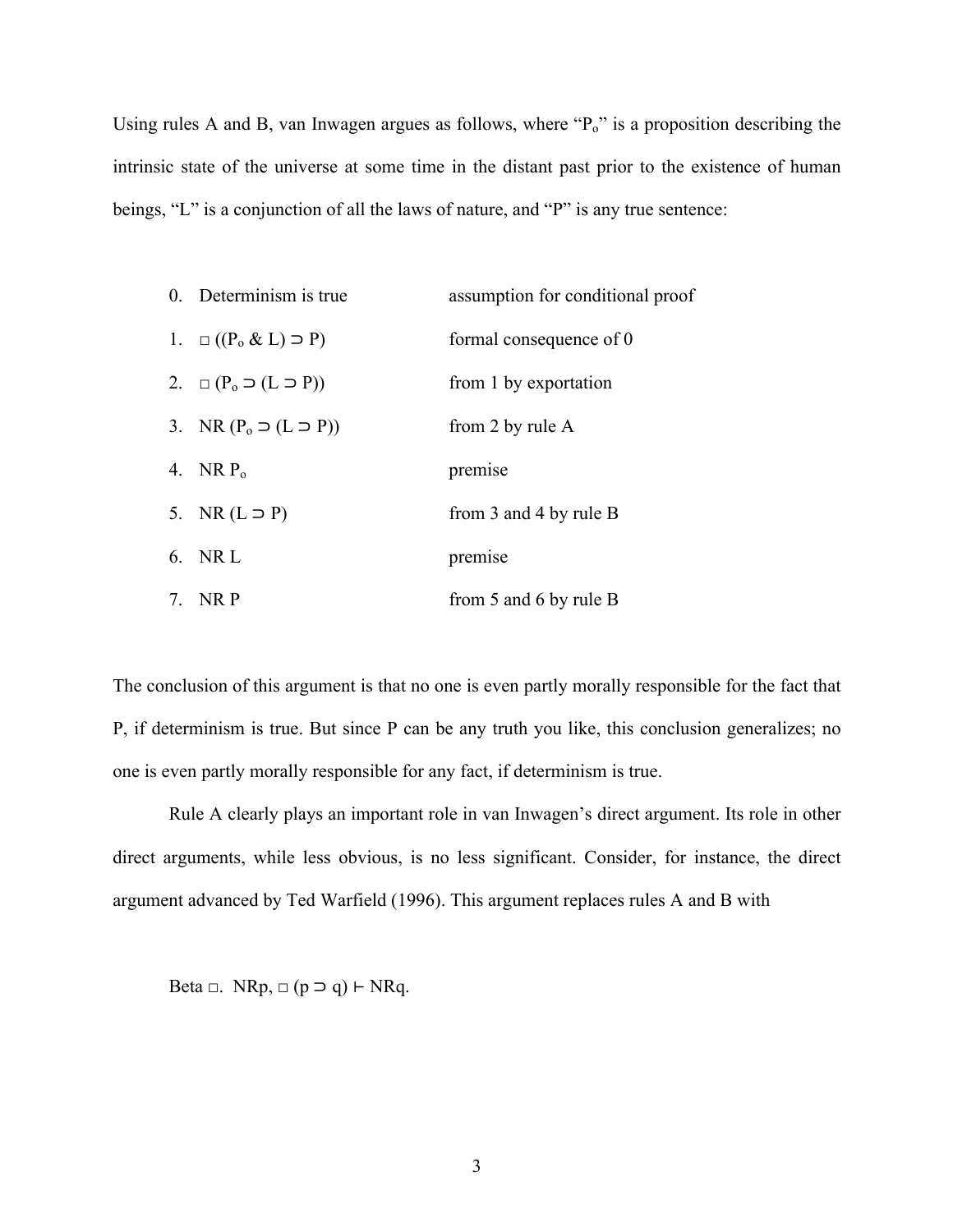Beta  $\Box$  is another transfer of non-responsibility principle. It tells us that if no one is even partly responsible for the fact that p, and if q is a logical consequence of p, we may validly infer that no one is even partly responsible for the fact that q. Using this principle, Warfield argues as follows:

|  | Determinism is true | assumption for conditional proof |  |  |  |
|--|---------------------|----------------------------------|--|--|--|
|--|---------------------|----------------------------------|--|--|--|

- 1.  $\Box$  ((P<sub>0</sub> & L)  $\Box$  P) formal consequence of 0
- 2. NR  $(P_0 & L)$  premise
- 3. NR P from 1 and 2 by Beta  $\Box$

This argument too purports to show that no one is even partly morally responsible for any fact, if determinism is true. Notice, though, that, unlike van Inwagen's direct argument, Warfield's argument doesn't appeal to rule A. One might be led to conclude from this that the argument doesn't depend on that rule. But that would be a mistake. Though Warfield may not appeal to rule A explicitly, we contend that his direct argument is valid only if rule A is valid.

Given Beta  $\Box$  and the uncontroversial assumption that there is at least one fact, x, for which no one is even partly morally responsible, rule A is provably valid. Here's the proof:

| 1. $\Box p$                 | assumption                  |
|-----------------------------|-----------------------------|
| 2. Nx                       | assumption                  |
| 3. $\Box$ ( $x \supset p$ ) | from 1                      |
| 4. Np                       | from 2 and 3 by Beta $\Box$ |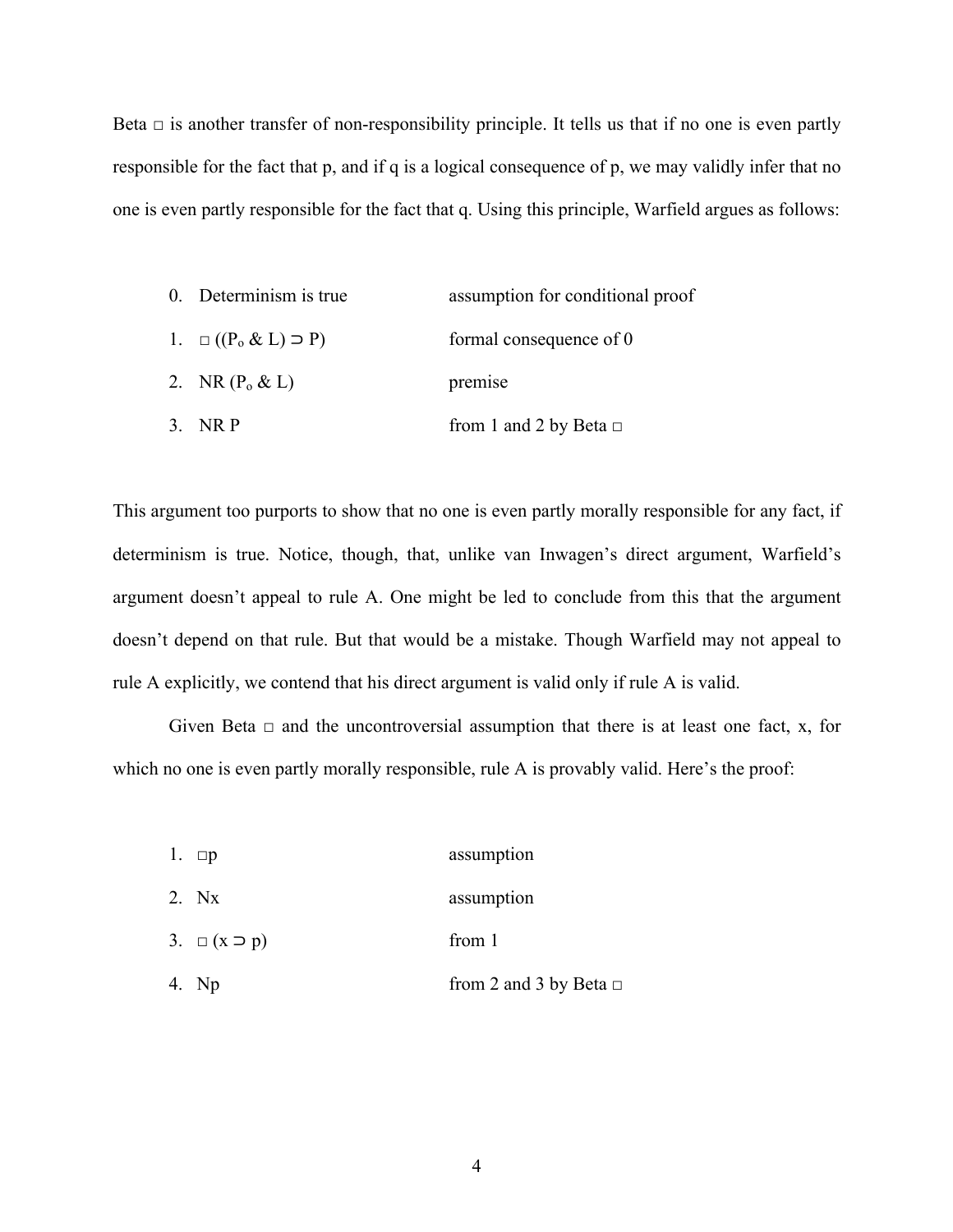Now, if rule A should turn out to be invalid, there would have to be something wrong with this proof of its validity, and obviously the culprit would be Beta  $\Box$ . It seems, then, that Beta  $\Box$  is valid only if rule A is, which means that direct arguments like Warfield's that employ Beta  $□$ require the validity of rule A too, even if they don't appeal to that rule explicitly.

Other direct arguments may also depend on rule A in a way, regardless of whether they make explicit use of the principle. Many of these arguments rely, at least implicitly, on the assumption that no one is even partly morally responsible for the laws of nature. (See, e.g., step 6 of van Inwagen's direct argument and step 2 of Warfield's.) But if rule A were invalid, this might undercut at least some of the plausibility of that assumption. For if people could be morally responsible for *metaphysically* necessary truths, it would be difficult to see why they couldn't also be responsible for *physically* necessary truths like the laws of nature.<sup>3</sup>

Rule A is most often associated with direct arguments for the incompatibility of determinism and moral responsibility, but it also has an important role to play in at least some indirect arguments for that conclusion. To see this, consider the following indirect argument:

- 1. For any true proposition p, no one could have prevented it from being the case that p, if determinism is true.
- 2. A person is morally responsible for the fact that p only if he could have prevented it from being the case that p.
- 3. So, for any true proposition p, no one is morally responsible for the fact that p, if determinism is true (from 1 and 2).<sup>4</sup>

<sup>&</sup>lt;sup>3</sup> We owe this point to Kearns 2011: 322.

<sup>4</sup> Cf. van Inwagen 1999: 347.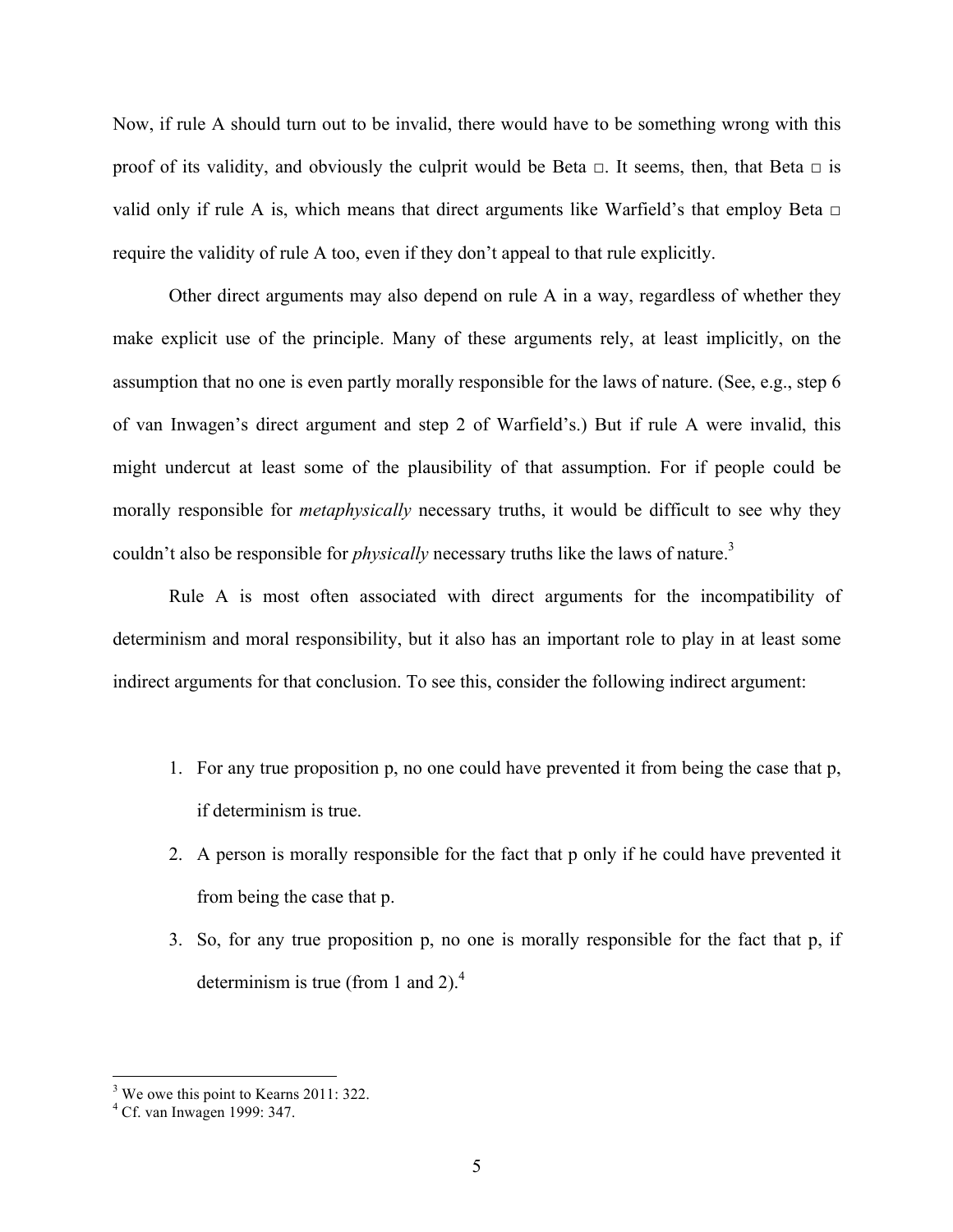Rule A is clearly not among the premises of this argument either, nor is it required to validate the inference from the argument's premises to its conclusion. Nevertheless, we contend that the rule plays an indispensible role in this and any other argument that presupposes the likes of 2.

Suppose that someone could be morally responsible for the fact that p, even though it's metaphysically necessary that p. This would invalidate rule A. But it would also show that 2 is false, for no one could have prevented it from being the case that p, if it is metaphysically necessary that p. Any counterexample to rule A would thus be a counterexample to 2 as well. So if rule A is invalid, then 2 is false, in which case any argument that relies on 2 is unsound.

If what we have said thus far is correct, rule A plays a crucial role in a number of prominent arguments for the incompatibility of determinism and moral responsibility. But it isn't just incompatibilists who have a stake in the validity of rule A. At least one prominent compatibilist theory of moral responsibility is also committed to the rule. According to John Fischer and Mark Ravizza's (1998) influential compatibilist theory of responsibility, a person is morally responsible for a fact or state of affairs p only if the person has what Fischer and Ravizza call guidance control over p. For an agent to have guidance control of p, there has to be a causal process leading from the agent's behavior to p that is "sensitive to action." What makes a causal process sensitive to action is a fairly complex matter, but the basic idea, which is all we need for present purposes, is this: the process leading from action to p is suitably sensitive to action only if, holding fixed the non-occurrence of other potential but non-actual triggering events (i.e., events the occurrence of which would initiate a causal sequence leading to p), it wouldn't have been the case that p, had the agent done something other than what he actually did.<sup>5</sup>

 $<sup>5</sup>$  See Fischer and Ravizza 1998: 111-112. We bypass here both Fischer and Ravizza's formal presentation of their</sup> account of guidance control for outcomes, as well as certain complexities having to do with preemptive and simultaneous overdetermination, since these details in no way impact the general points made in the main text.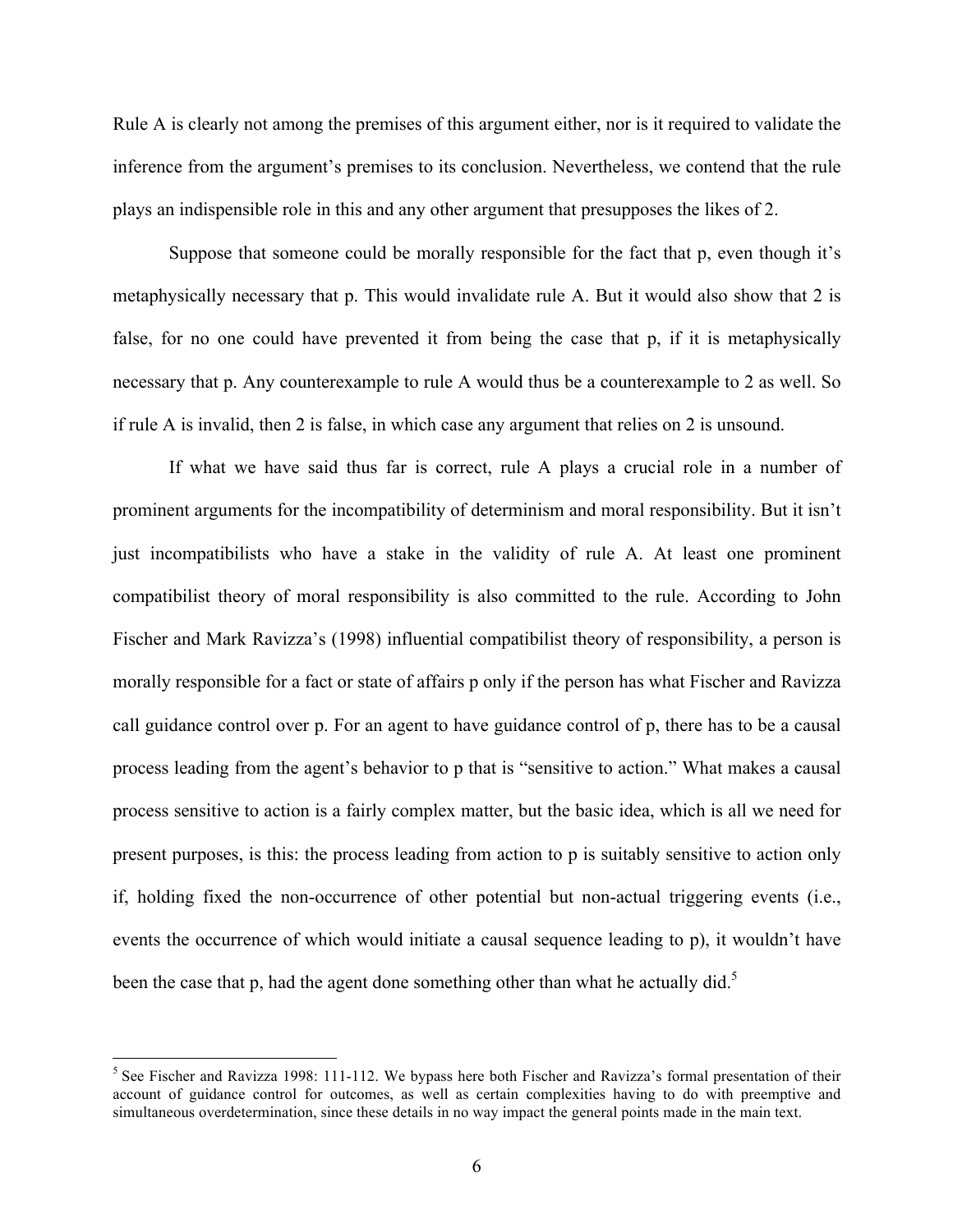No one can have guidance control of necessary truths. This is because necessary truths aren't sensitive to action. To see this, suppose that it's metaphysically necessary that p, and consider any action A of any agent S. Holding fixed the non-occurrence of other potential but non-actual triggering events, it would still have been the case that p, if S had done something else instead of A. So whatever process there might have been leading from A to its being the case that p, that process wasn't sensitive to the agent's action. But since p can be any necessary truth and A any action of any agent S, this conclusion generalizes. Fischer and Ravizza's theory thus entails that it's impossible for anyone to be responsible for necessary truths, and we suspect that the same will be true for many other compatibilist theories of responsibility, though it's hard to say for sure, since most compatibilists theories only give accounts of responsibility for (contingent) actions and omissions, while remaining silent on responsibility for other facts.

Our focus in this section has been on the significance of rule A. We have defended three main claims. We first argued that rule A is central to many direct arguments for the incompatibility of determinism and moral responsibility, even when it doesn't appear as a premise. We then argued that rule A is essential to indirect arguments that employ the following sort of principle: a person is morally responsible for the fact that p only if he could have prevented it from being the case that p. Finally, we argued that prominent compatibilists theories of moral responsibility are committed to the rule. We turn now to the question of its validity.

#### **2. Kearns on Rule A**

Rule A is plausible, a fact that hasn't gone unnoticed. The principle seems to van Inwagen "beyond dispute." After all, he says, "No one is responsible for the fact that  $49 \times 18 = 882$ , for the fact that arithmetic is essentially incomplete, or, if Kripke is right about necessary truth, for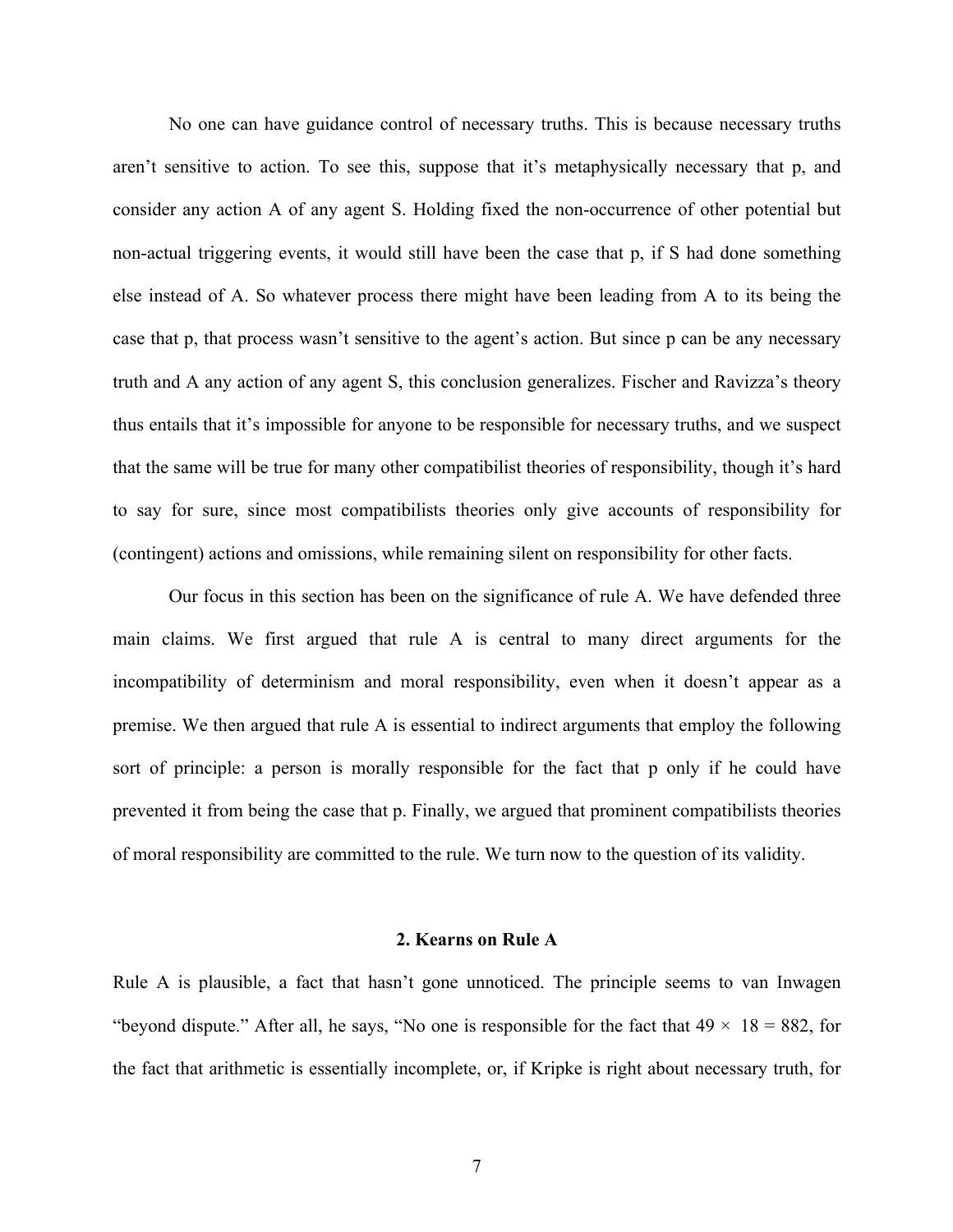the fact that the atomic number of gold is 79" (1983: 184). Similar sentiments are expressed by Warfield, who says that the rule "is (nearly) as trivial and inconsequential as a rule of inference could be" (1996: 218-219). And to Eleonore Stump and John Fischer the principle "seems entirely uncontroversial" (2000: 53). Although we are inclined to agree with these authors about the appeal of rule A, it could be argued that the initial plausibility of the principle can be accounted for by the fact that we aren't focusing on the right sorts of cases. Notice, in particular, that none of the necessary truths cited by van Inwagen involve or make reference to human agency. Critics of rule A have suggested that once we turn to necessary truths that somehow involve human agency, we find some for which a person could be at least partly responsible.

One such critic is Stephen Kearns (2011), who offers a number of alleged counterexamples to rule A, three of which we'll consider here. Although these three examples are quite different from one another in many respects, they have the following feature in common: in each of the cases, the agent is said to "make it the case" that p, where p is the metaphysically necessary truth for which the agent is allegedly morally responsible.<sup>6</sup>

### *Murder!*

Suppose that Stephen murders someone and that he is morally responsible for the fact that he murders someone. "This being so," Kearns says, "it is also clear that [Stephen] is responsible for the fact that he *actually* murders someone." But it is a necessary truth that Stephen actually murders someone, for, as Kearns goes on to point out, "it is true in every possible world that, in

 $6$  Kearns (2011: 321-322) also suggests cases in which the agent doesn't make it the case that p, where p is the necessary truth for which the agent is allegedly responsible, but in which the agent is said to be at least partly morally responsible for the fact that p nonetheless. We won't consider those cases here, in part because they seem to rely for their probative force on the assumption that the examples we will consider are counterexamples to rule A.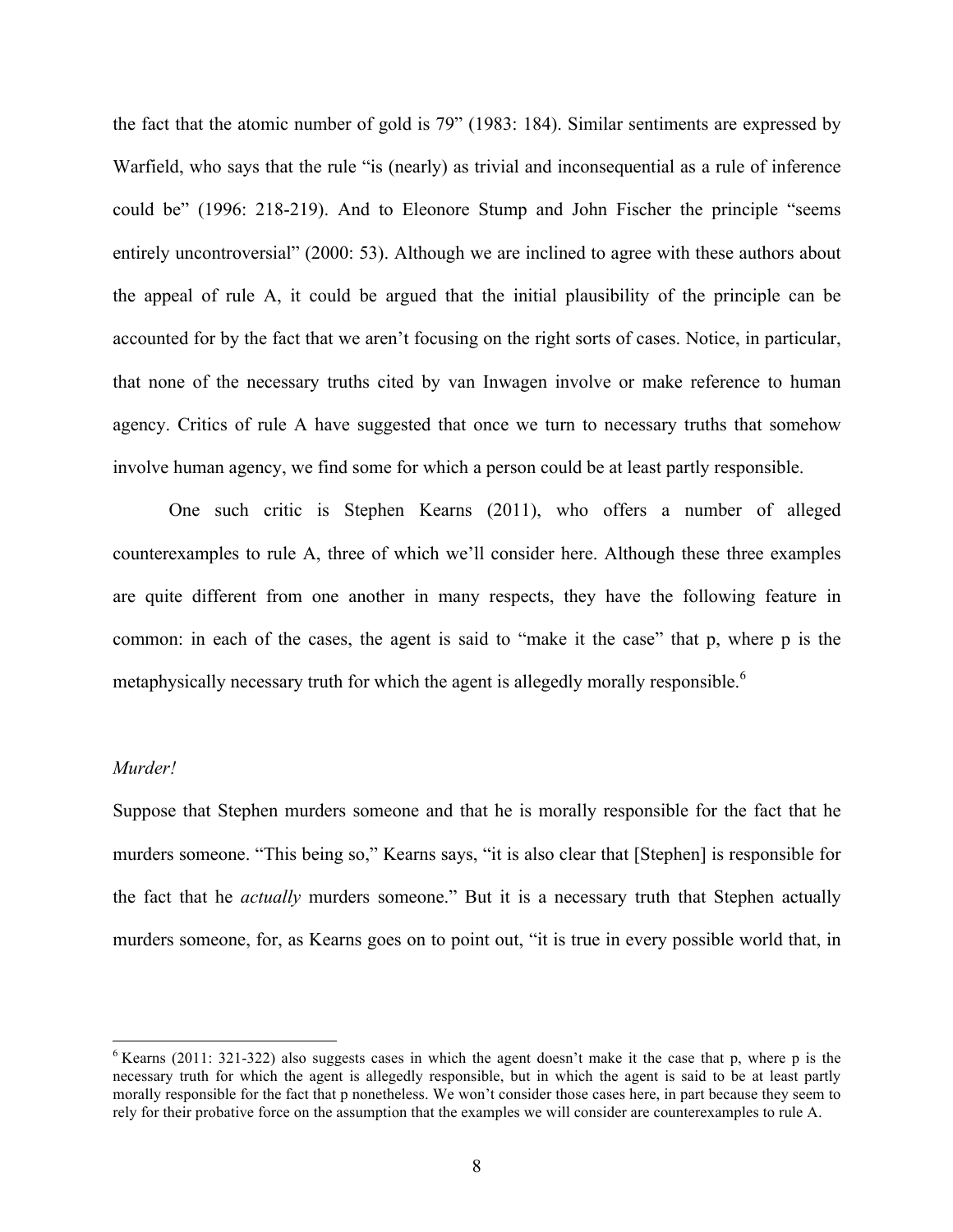the actual world, Stephen murders someone" (2011: 309). Hence, Kearns concludes that Stephen is morally responsible for a metaphysically necessary truth and thus that rule A is invalid.

Let "α" rigidly designate the actual world in which Stephen murders someone. It is a necessary truth that Stephen murders someone in  $\alpha$ , for, as Kearns points out, it is true in every possible world that Stephen murders someone in  $\alpha$ . But is Stephen even partly morally responsible for that truth? Kearns claims that he is. But why think that? Kearns suggests that it is because there is some sense in which Stephen makes it the case that he murders someone in  $\alpha$ ;  $\alpha$ "is the way it is," Kearns says, "in part because of what Stephen does" (2011: 309-310).

We deny that Stephen makes it the case that he murders someone in  $\alpha$ , for the following reason. Possible worlds are maximally consistent states of affairs. α is thus a maximally consistent state of affairs a defining feature of which is that it has the state of affairs "Stephen murders someone" as a component. We contend that what makes world-indexed truths of the form "X happens in world W" true is the fact that the state of affairs "X happens" is compossible with the conjunction of all the other states of affairs that make up W. What makes "Stephen murders someone in α" true on this account is the fact that the state of affairs "Stephen murders someone" is compossible with the conjunction of the other states of affairs of which the maximally consistent state of affairs α is composed. Notice, though, that Stephen doesn't make it the case that "Stephen murders someone" is compossible with the other states of affairs of which  $\alpha$  is composed. Which states of affairs are consistent with which is not determined, even in part, by human behavior. Hence, Stephen doesn't make it the case that he murders someone in α.

While we don't find it plausible to think that Stephen is even partly morally responsible for the fact that he murders someone in  $\alpha$ , there is a closely related contingent fact for which he arguably is morally responsible. Stephen had no control over the world-indexed fact that he

9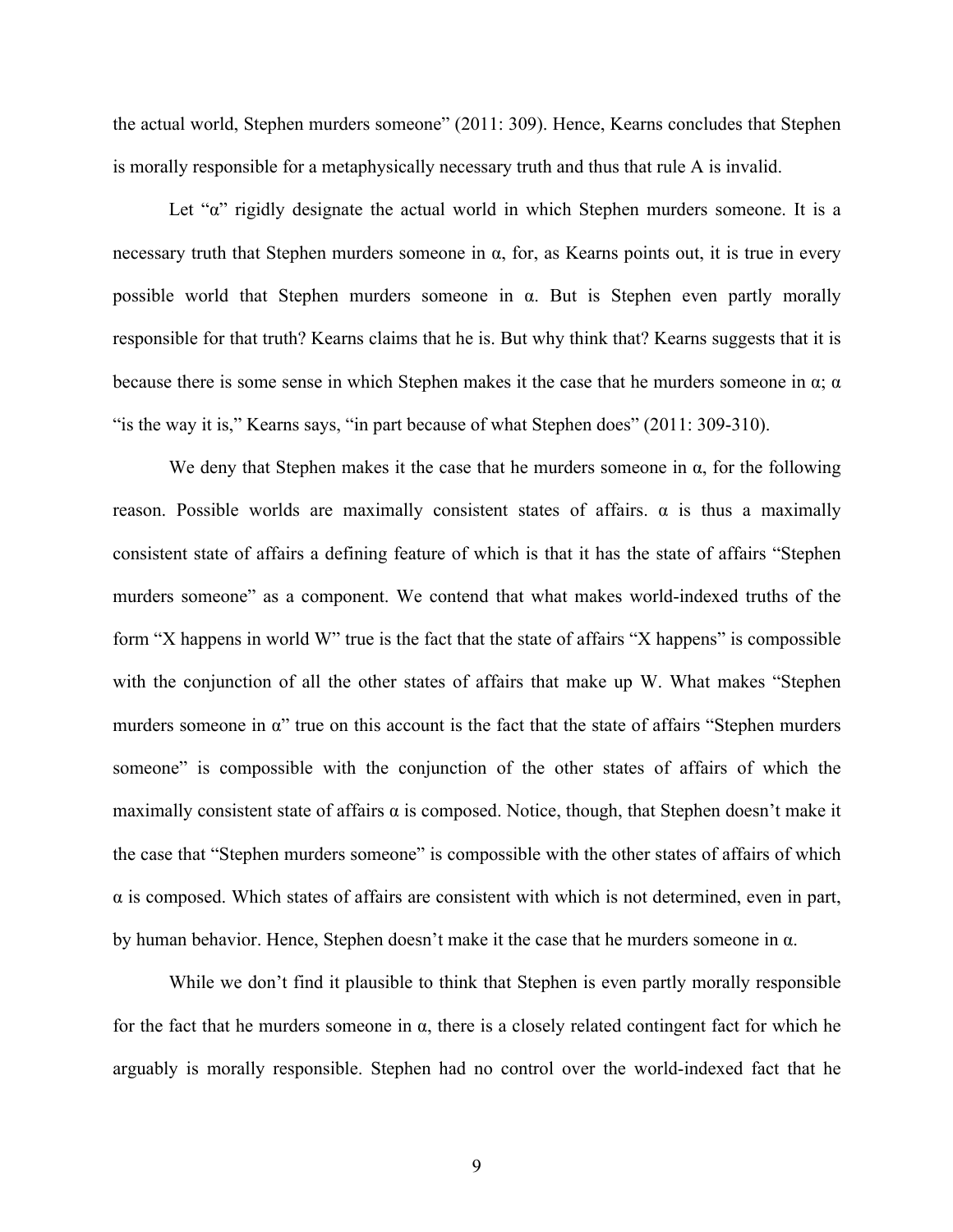murders someone in  $\alpha$ . However, he did have at least some control over whether  $\alpha$  is the actual world, for he presumably had some control over whether he murders someone, and if he hadn't murdered anyone, a possible world other than  $\alpha$ , one in which he isn't a murderer, would have been actual. This observation suggests that while Stephen isn't even partly morally responsible for the necessary truth that he murders someone in  $\alpha$ , he may be least partly morally responsible for the contingent fact that  $\alpha$ , a world in which he murders someone, is the actual world.

# *Hey Jude*

According to Kearns, "It is necessarily true that Hey Jude starts in the distinctive way it does." He goes on to argue that we cannot infer form this, as rule A says we can, that no one is even partly morally responsible for the fact that Hey Jude starts the way it does, the reason being that Paul McCartney is at least partly responsible for that fact. After all, McCartney composed the song. Surely, then, he bears some responsibility for its features, including the fact that it starts in the distinctive way it does. Hence, Kearns concludes that rule A is invalid (2011: 312).

The first thing to say about this example is that it isn't at all obvious that "Hey Jude starts in the distinctive way it does" is a metaphysically necessary truth. As Roger Turner (2015: 211- 212) points out, it seems possible for Hey Jude to be played in a different key or for McCartney or some other musician to adlib the beginning during a concert. Also, consider the fact that another musician might decide to 'cover' Hey Jude. When a musician covers a song, she often changes the music in various ways. However, when she does so, we typically don't regard her as playing a different song. It thus seems that there are many things about Hey Jude that could be changed, including its distinctive beginning, without it ceasing to be the particular song it is.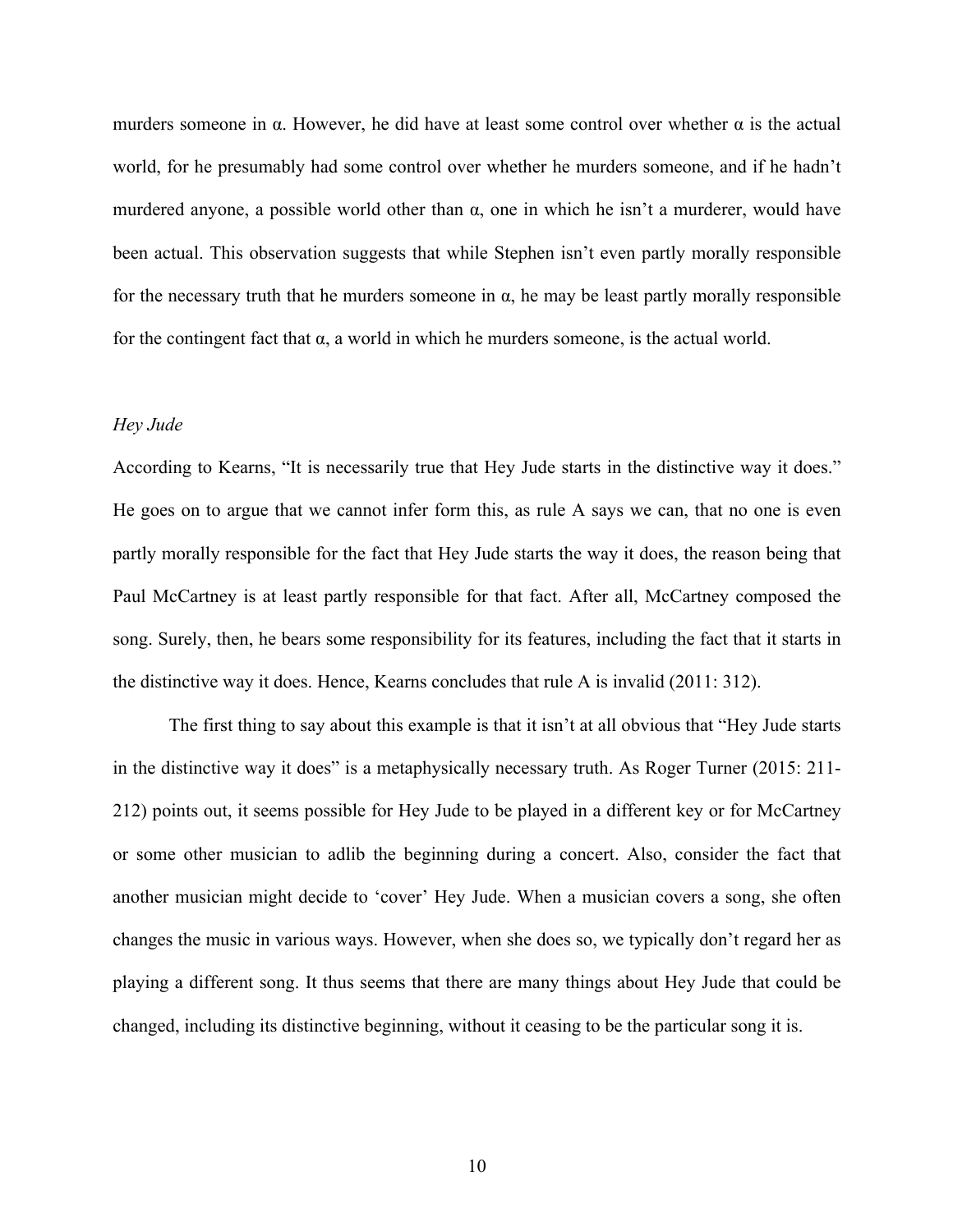Suppose, though, that this seeming is illusory. Suppose that it is a necessary truth that Hey Jude begins in the distinctive way it does. This suggests that Hey Jude necessarily has a certain structure, a metaphysical essence that might or might not be instantiated. Indeed, Kearns seems to acknowledge as much when he refers to "abstract objects like Hey Jude" (2011: 313). But if that's right, if Hey Jude is indeed an abstract object, a melodic essence as it were, we think it's more plausible to understand McCartney's writing the song not as an instance of *creating* it, for it exists necessarily, but rather as an act of *actualizing* or *instantiating* it. And, of course, it isn't a necessary truth that McCartney or anyone else actualizes (or instantiates) that melody. This, in turn, suggests that McCartney isn't even partly morally responsible for the necessary truth that Hey Jude starts in the distinctive way it does, since he didn't, strictly speaking, create the song, but that he is at least partly morally responsible for the contingent fact that that abstract melody, with its distinctive beginning, has been instantiated in the actual world.

### *Torturing Babies*

"Karen likes to make certain actions wrong to perform. For instance, she decides to make eating cakes wrong by creating a machine that kills thousands of people if anyone eats a cake. She then informs everyone that she has done this" (Kearns 2011: 313-314). As Kearns points out, given the details of this story, "It is now wrong to eat a cake, as it would lead to the death of many people" (2011: 314). Moreover, because Karen made it the case that it is now wrong to eat cake, it's also plausible to suppose that she is morally responsible for the fact that eating cakes is now wrong. Kearns contends that the following, parallel story yields a counterexample to rule A.

"Karen decides to build a similar machine that kills thousands of people if anyone tortures a baby for their own enjoyment. She then informs everyone that she has done this."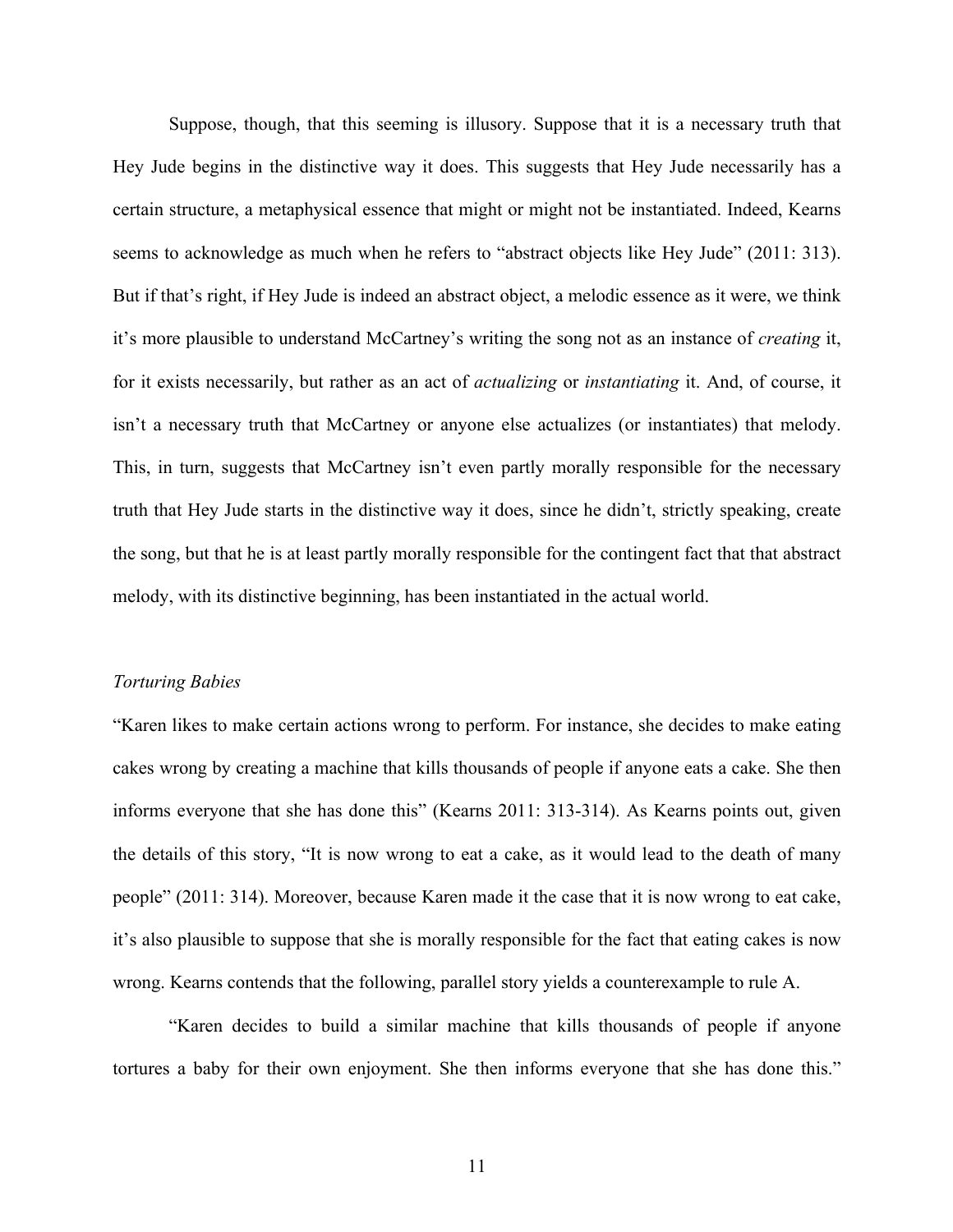According to Kearns, just as Karen is morally responsible for the fact that it is now wrong to eat cake, so too she is at least partly morally responsible for the fact that it's wrong to torture babies for fun, "as she has ensured that doing so will lead to the death of thousands of people." However, as Kearns goes on to argue, "it is necessarily true that torturing a baby for one's own enjoyment is wrong" (2011: 314). Hence, he concludes yet again that rule A is invalid.

It is necessarily the case that torturing babies for fun is immoral. However, we deny that Karen is even partly morally responsible for the fact that torturing babies for fun is immoral. What she is morally responsible for is the fact that torturing babies for fun is even more immoral than it otherwise would have been, or perhaps for the fact that we now have additional reasons not to torture babies for fun, reasons we wouldn't have had *sans* Karen's deadly machine. But these are contingent facts. Karen's responsibility for them poses no problem for rule A.

Kearns's defense of the claim that Karen is partly morally responsible for the fact that torturing babies for one's own enjoyment is immoral rests on alleged parallels between the first case in which Karen makes it wrong to eat cake and the second in which she makes torturing babies even more immoral than it otherwise would be. However, there are important disanalogies between the two cases. While in the first story Karen did make it the case that eating cake is wrong, she didn't make it the case in the second story that torturing babies for fun is wrong, for torturing babies was already wrong independently of anything Karen did or refrained from doing.

There is typically nothing untoward about eating cake. So, prior to Karen making her first deadly machine, it presumably wasn't wrong to eat cake. But by making the first deadly machine, Karen changed all this; she made it the case that eating cake is now wrong, and she is arguably morally responsible for the fact that eating cake is now wrong. But the second case is importantly different. In that story, she didn't make it the case that torturing babies is immoral,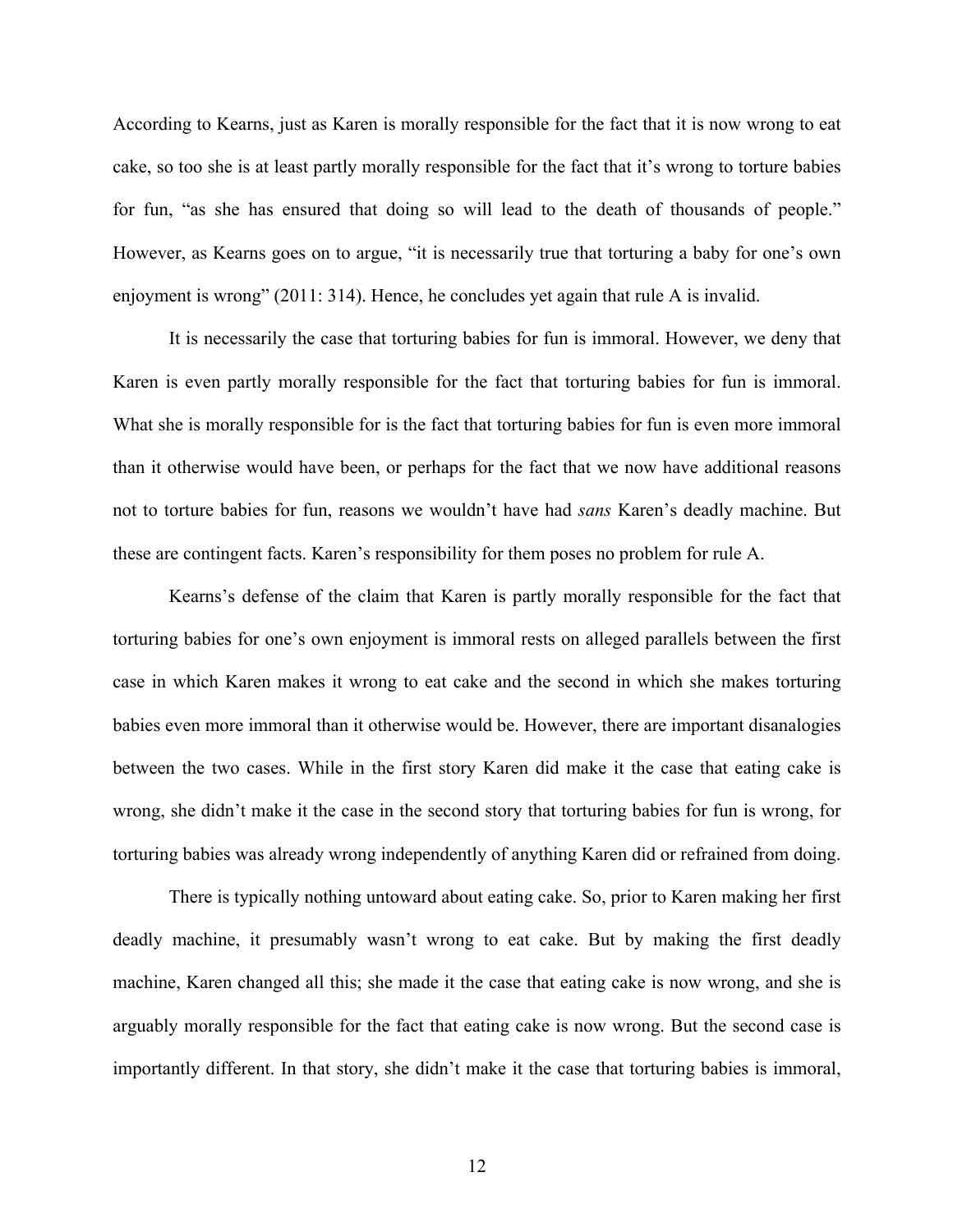for torturing babies for fun was already immoral and would have been immoral no matter what Karen had done or failed to do. It's plausible that what Karen did do, though, is to make it even more immoral to torture babies for fun than it otherwise would have been, by creating additional moral reasons, reasons that don't necessarily apply, not to torture babies for fun. And, it is plausible that she is morally responsible for the fact that we now have these additional reasons not to torture babies for fun. But the fact that we now have these additional reasons isn't a necessary truth, and thus Karen's being morally responsible for it is consistent with rule A.

Kearns's discussion of rule A is ingenious and subtle, and we haven't attempted a point-by-point rejoinder to it here. We have, rather, provided a template for responding to his examples. In each case there are reasons to doubt that the agent made it the case that p, where p is the relevant necessary truth. Moreover, whatever residual appearance there might be that the agents is morally responsible for the relevant necessary truth can be dispelled by noting that, in each case, there is a closely related contingent fact for which the agent arguably is morally responsible. We believe that this template can be applied to Kearns's other examples as well. We conclude that Kearns's challenge, while ingenious, doesn't undermine the otherwise plausible claim that, necessarily, no one is even partly morally responsible for metaphysically necessary truths.

### **3. Hermes on Rule A**

Another recent critic of rule A is Charles Hermes's (2014b). Suppose that Mary murders Matt and that she is morally responsible for doing so. Now consider the following disjunction:

P. Either Mary murders Matt, or she doesn't.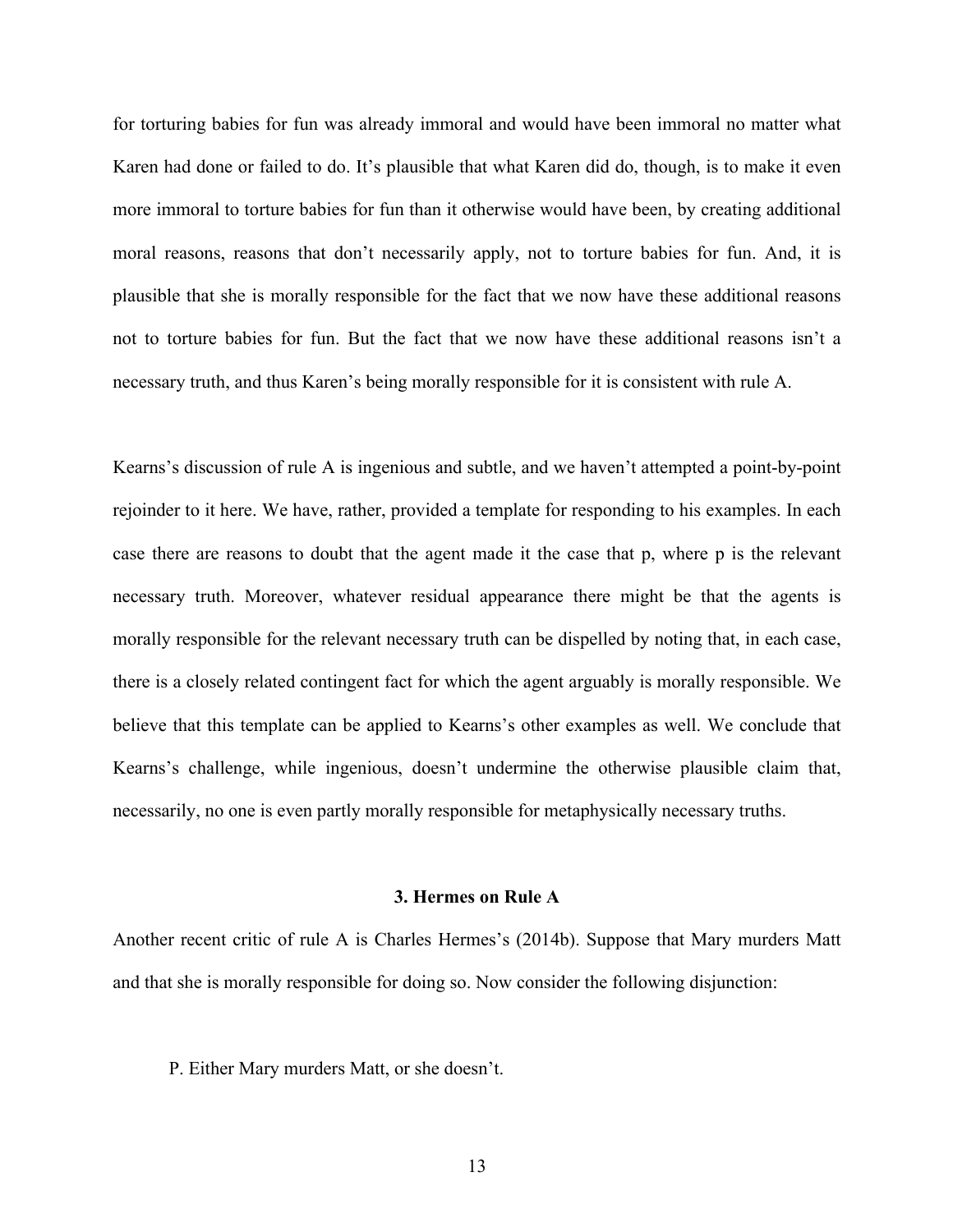P has only one true disjunct (viz., that Mary murders Matt), and we are assuming that Mary is morally responsible for the truth of that disjunct. According to Hermes, "When a disjunction has only one true disjunct, then whatever is responsible for the disjunct is also responsible for the disjunction" (Hermes 2014b: 388). If he is right about that, it follows that Mary is responsible for the fact that P. But P is a necessary truth, for it's true in every possible world that either Mary murders Matt, or she doesn't. So Hermes concludes that rule A is invalid.

A key step in this argument is the following disjunction principle for responsibility (DPR): if a disjunction has only one true disjunct, then whoever is responsible for the disjunct is also responsible for the disjunction. Hermes insists that, "Any plausible account of moral responsibility must make [this principle] true" (2014a: 411). We will examine his reasons for thinking this in due course. But first we explain why we think the principle is false.

Sometimes an agent bears no moral responsibility for the fact that one or the other of two bad outcomes must obtain, as this fact may be entirely beyond the agent's control. Nevertheless, the agent may have some control over, and may be at least partly morally responsible for, which of those two outcomes obtain. Scenarios of this sort are counterexamples to DPR.

Consider, for instance, the following case. Lindsay launches a missile in the general direction of two cities, A and B, thereby ensuring that one of them will be hit. Which of the two cities will be hit is to be determined by an indeterministic process in the missile's guidance system. Lindsay's friend, Jacob, bears no responsibility for the launching of the missile or for its general trajectory, and neither he nor anyone else has any way of preventing the missile from hitting one or the other of the two cities. It is, however, within his power to override the indeterministic process in the missile's guidance system and to determine which of the two cities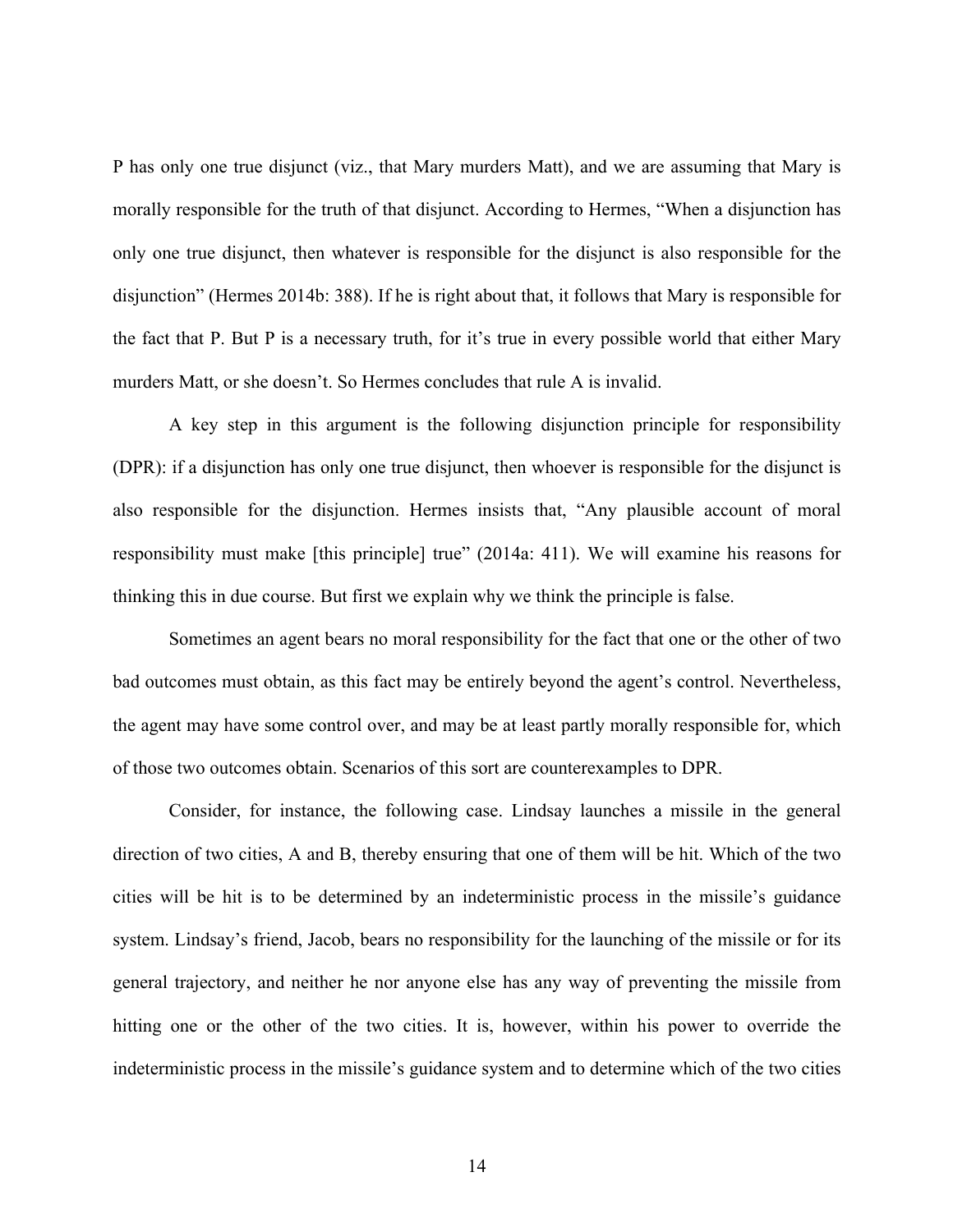the missile hits. In an effort to make sure that Lindsay's efforts result in maximum civilian casualties, he diverts the missile to city A, which he knows has a larger population than city B.

Now consider the following disjunction:

Q: Either the missile hits city A, or it hits city B.

Q has only one true disjunct (the missile hits city A), and Jacob is partly to blame for the truth of that disjunct. That the missile hits city A is partly his fault. Contrary to what DPR implies, however, Jacob isn't even partly to blame for the fact that Q. Given that he isn't to blame for the missile being launched or for its general trajectory, it isn't his fault that the missile hits one or the other of the two cities. If anyone is to blame for that fact, it's Lindsay. So DPR is false.<sup>7</sup>

It might be objected that, appearances to the contrary, Jacob is at least partly to blame for the fact that the missile hits one or the other of the two cities. After all, he is partly to blame for the fact that the missile hits city A, and the fact that the missile hits city A entails Q. Isn't that enough to make him partly to blame for the fact that the missile hits either city A or city B?

No. To see why, suppose that Kant is responsible for being a great Prussian philosopher. Kant's being a great Prussian philosopher entails that there is such a place as Prussia. It also entails that  $5 + 7 = 12$ . However, Kant isn't even partly responsible for the fact that there is such a place as Prussia, nor is he even partly responsible for the fact that  $5 + 7 = 12$ . Just because p entails q, and S is responsible for p, we can't validly infer that S is responsible for q.

Consider also Bernard Williams's well-known case of Jim and the natives.<sup>8</sup> Recall that, through no fault of his own, Jim finds himself faced with a terrible dilemma: twenty innocent

 $\frac{7}{8}$  Robinson (n.d.) has independently advanced a similar counterexample to DPR.  $\frac{8}{8}$  Williams 1973: 98-99.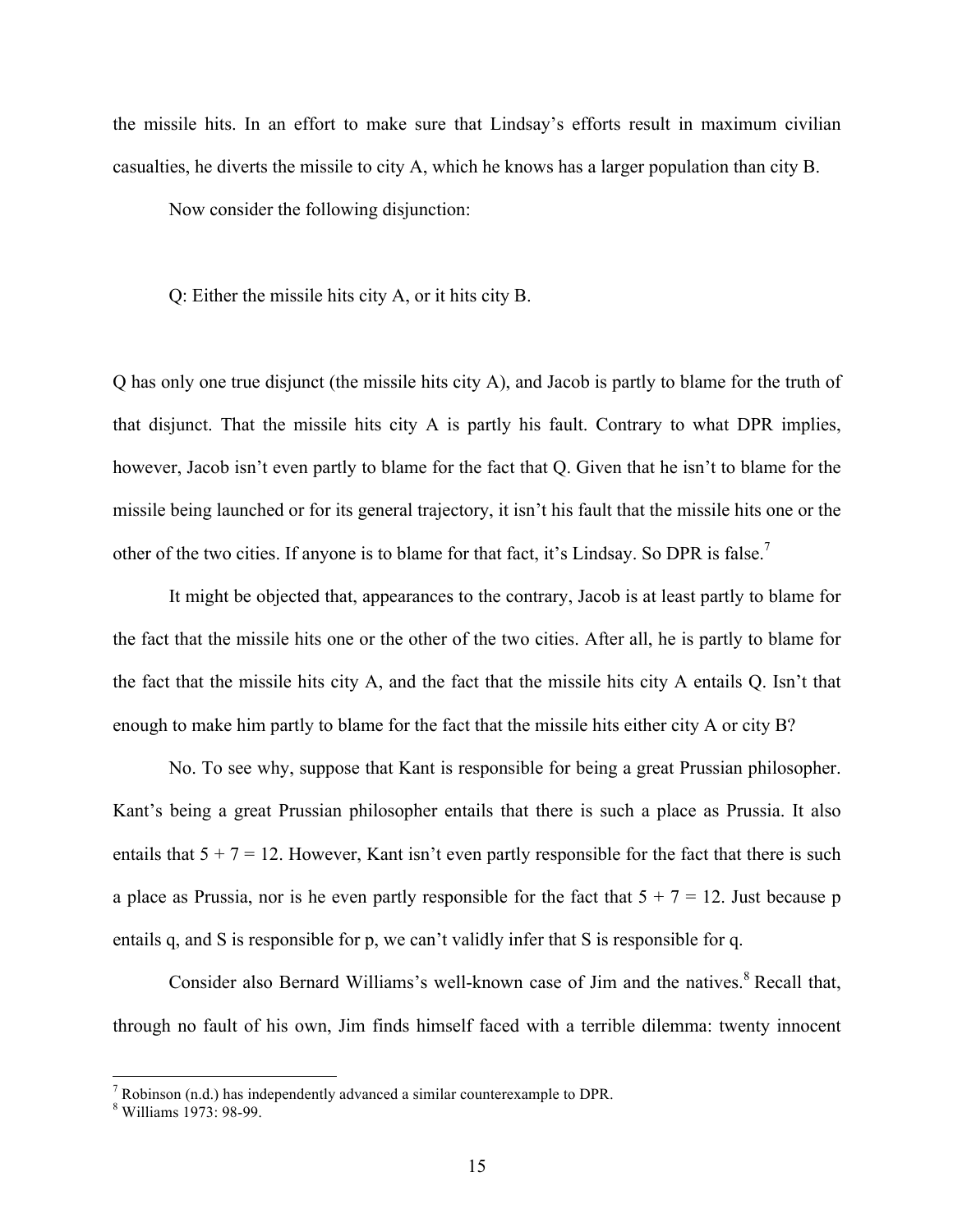natives have been taken prisoner and will be executed unless Jim kills one of the twenty. Suppose Jim kills one of the twenty. Now consider this disjunction: either Jim kills one of the prisoners, or all twenty are executed. This disjunction has only one true disjunct, and Jim is at least partly responsible for the truth of that disjunct, as he is partly responsible for the fact that he kills one of the twenty prisoners. Contrary to what DPR implies, however, Jim isn't even partly responsible for the truth of the disjunction. It isn't his fault, nor is it to his credit, that either he kills one of the prisoners or all twenty are executed. If anyone is responsible for that disjunction, it's Pedro, the army captain responsible for forcing Jim to make such a terrible choice.

Given the implausible implications of DPR, why might someone think the principle is true? Hermes offers two defenses of it, the first of which is contained in the following passage:

To see why [DPR] is required, suppose that Mary knows that one of her two children broke her favorite vase and wants to know who is responsible. Mary would discover what she wanted to know by learning that Johnny is the only person responsible for breaking the vase. After all, if Johnny is the only person responsible for breaking the vase, then Johnny is also responsible for the fact that one of her children broke the vase. It is easy to see how Mary can derive this conclusion, if DPR is valid. If DPR is invalid, Mary's inference appears to be equally problematic. (2014a: 411)

The argument here seems to be this. Given that only one of Mary's two children broke the vase, she can validly infer from the fact that Johnny broke the vase and is morally responsible for doing so that he is also morally responsible for the fact that one of her children broke the vase. But unless DPR is true, it is difficult to see how her inference is valid. So we should accept DPR.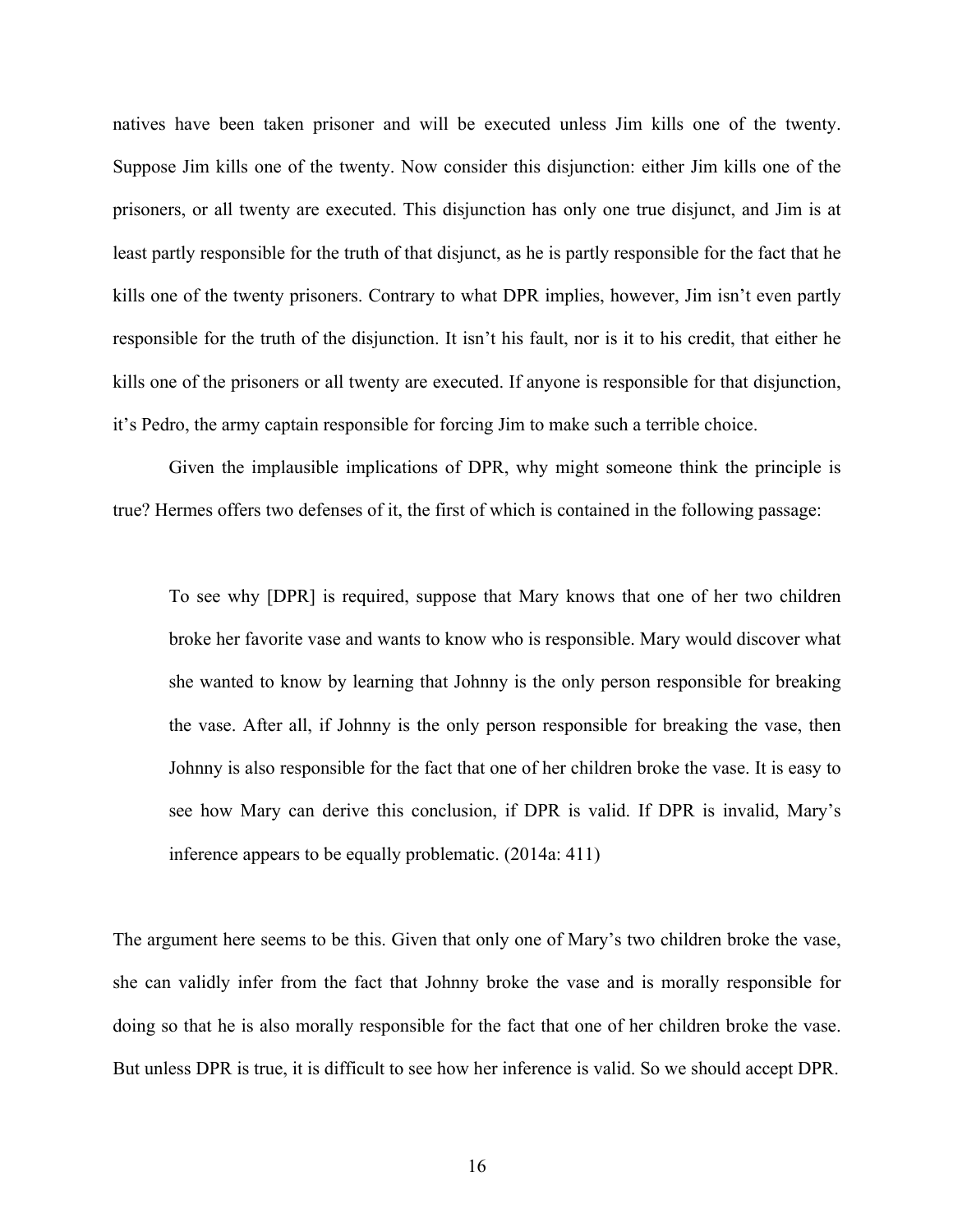This defense of DPR relies on the claim that Mary can *validly* infer from the fact that Johnny broke the vase and is responsible for doing so that he is also responsible for the fact that one of her children broke the vase. But why think that unless you are *already* committed to DPR? It won't help to point out that the fact that Johnny broke the vase, in conjunction with the background assumption that he is one of Mary's only two children, entails that one of her two children broke the vase, for, as we noted a moment ago, we can't validly infer from the fact that S is morally responsible for p and p entails q that S is also morally responsible for q. So unless you are already presupposing the truth of DPR, it isn't obvious that the inference from "Johnny is the only one of my two children responsible for breaking the vase" to "Johnny is responsible for the fact that one of my two children broke the vase" is necessarily valid.

Hermes second defense of DPR is more challenging. He writes:

The exact same features of the world that make it true that "Mary murdered Matt" also make it true that "Mary murdered Matt, or she did not." Suppose that an account of moral responsibility entailed that Mary is responsible for the disjunct but not responsible for the disjunction. Since Mary is responsible for the disjunct, she is responsible for those features of the world that ground the disjunct. Since Mary is not responsible for the disjunction, she is not responsible for those features of the world that ground the disjunction. The features of the world that ground the disjunct, however, just are the features of the world that ground the disjunction. Disjunctions are true because at least one of their disjuncts is true. So, no adequate account of moral responsibility can entail that Mary is responsible for the disjunct but not the disjunction. Otherwise, the account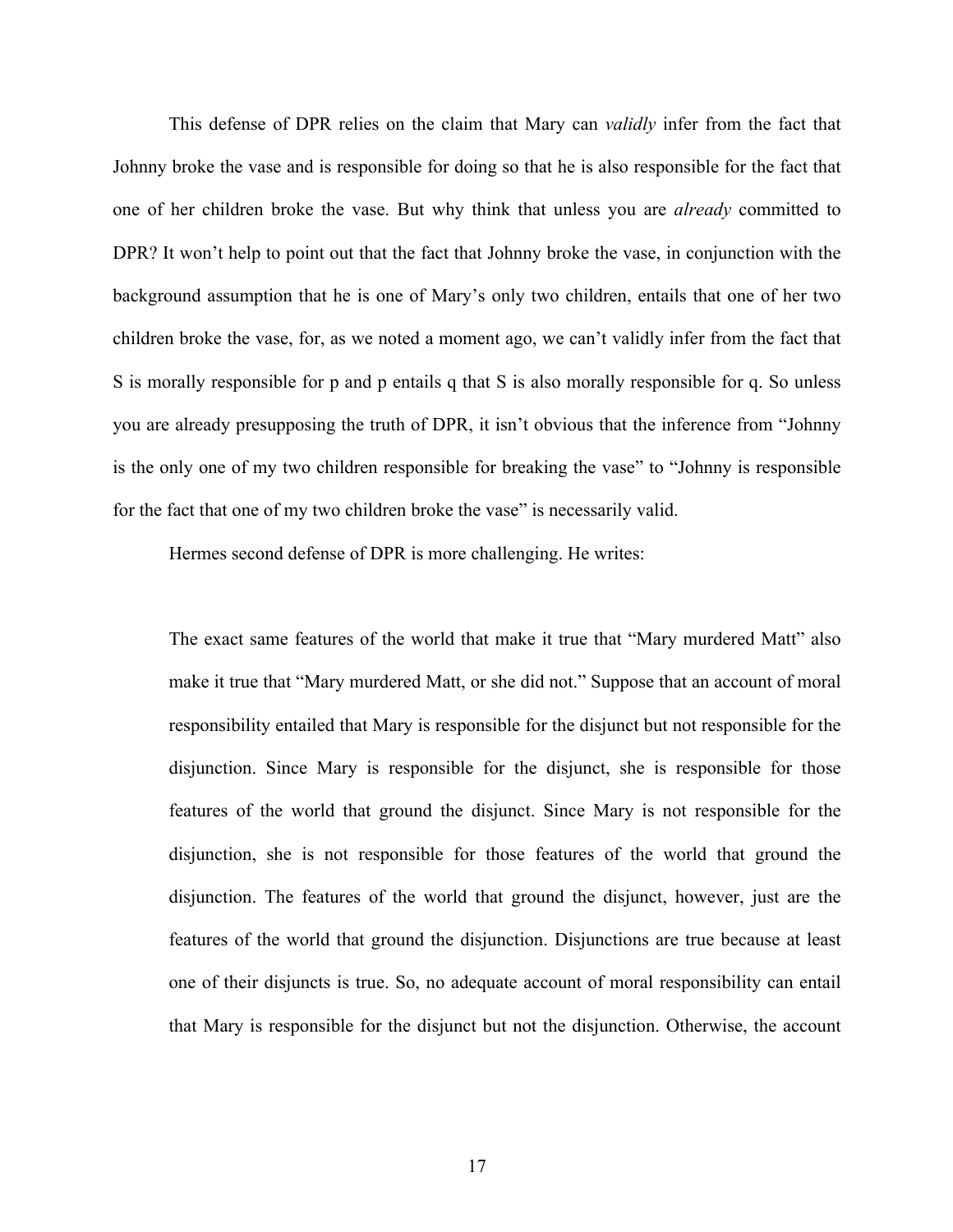would require that Mary is and is not responsible for the state of affairs that makes both propositions true. (2014b: 388)

The idea here is that rejecting DPR by assuming that an agent can be morally responsible for the only true disjunct of some disjunction without being morally responsible for the disjunction itself leads to the contradiction that the agent both is and isn't morally responsible for a certain event or state of affairs. So unless we are prepared to endorse contradictions, we ought to accept DPR.

To show that, on pain of contradiction, we must accept DPR, Hermes needs two auxiliary premises. One he states explicitly. The other is implied. The explicit premise is that the same feature of the world that makes it true that "Mary murdered Matt" (viz., Mary's act of murdering Matt) also makes it true that "either Mary murdered Matt, or she didn't." This is so, Hermes suggests, because disjunctions are true in virtue of the fact that at least one of their disjuncts is true. So, since P has only one true disjunct, he concludes that whatever makes that disjunct true must also make P true. The implied premise is that an agent is morally responsible for the fact that p if and only if he is morally responsible for the features of the world that make it the case that p. It is clear that Hermes needs this second premise, for without it he couldn't validly infer steps 5 and 7 in the *reductio* below, both of which are crucial to his argument. It is also suggested by his claim that "Since Mary is responsible for the disjunct, she is responsible for those features of the world that ground the disjunct. Since Mary is not responsible for the disjunction, she is not responsible for those features of the world that ground the disjunction."

With these two auxiliary premises in hand, Hermes's second defense of DPR can be reconstructed a bit more precisely as follows: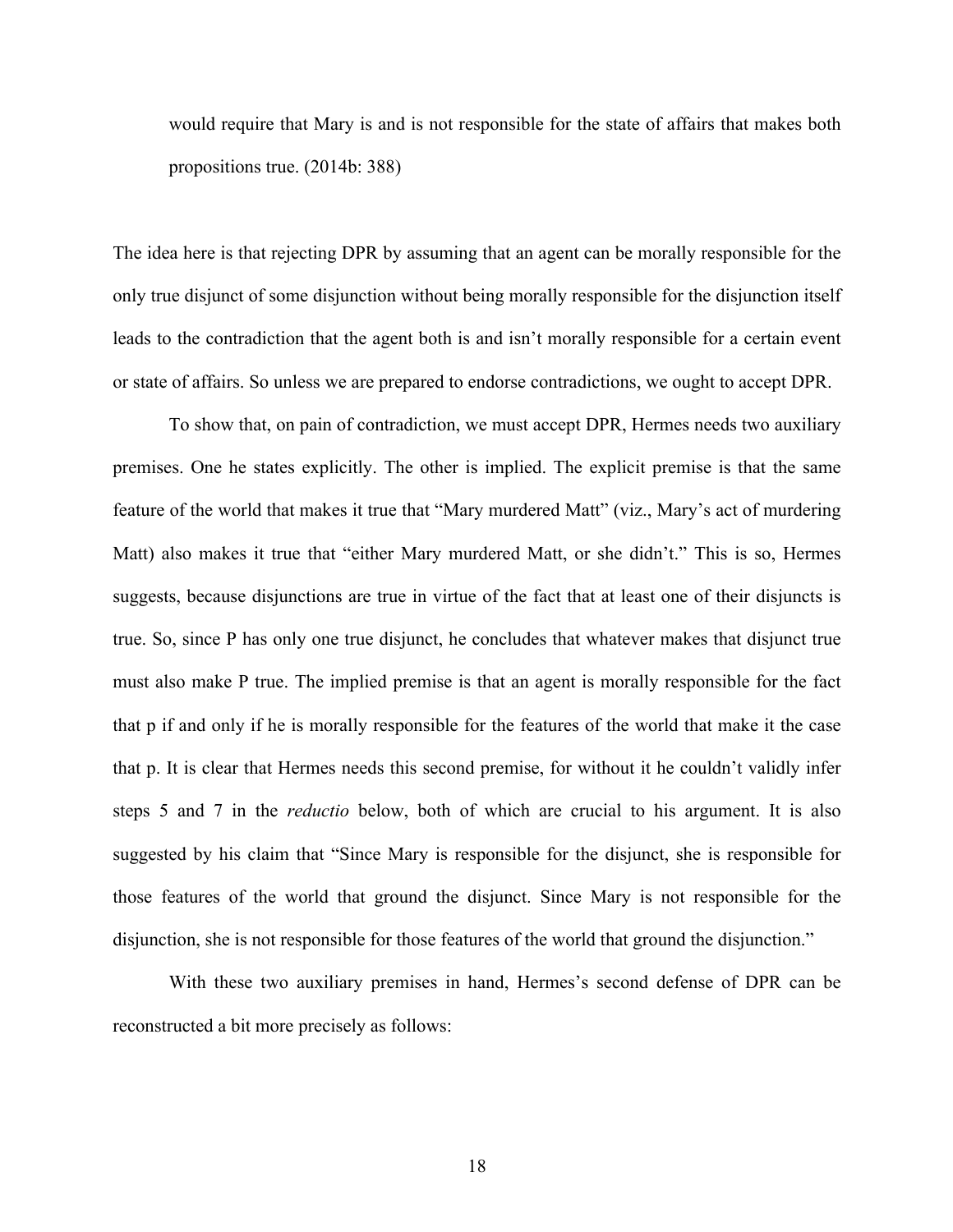- 1. Suppose, for *reductio*, that DPR is false and that Mary is responsible for the disjunct "Mary murdered Matt" but not the disjunction "Mary murdered Matt, or she didn't."
- 2. The same feature of the world that makes it true that "Mary murdered Matt," viz., her act of murdering Matt, also makes it true that "Mary murdered Matt, or she didn't."
- 3. S is responsible for the fact that p if and only if S is responsible for the feature of the world that makes it true that p.
- 4. Mary is responsible for the fact that "Mary murdered Matt" (from 1).
- 5. Mary is responsible for the feature of the world that makes it true that "Mary murdered Matt," viz., her act of murdering Matt (from 2, 3 and 4).
- 6. Mary isn't responsible for the fact that "Mary murdered Matt, or she didn't" (from 1).
- 7. Mary isn't responsible for the feature of the world that makes it true that Mary murdered Matt or she didn't, viz., her act of murdering Matt (from 2, 3 and 6).
- 8. Mary is and isn't responsible for murdering Matt (from 5 and 7).

To avoid contradictions like 8, Hermes concludes that we should reject our initial assumption and accept DPR. And, as we have seen, if we accept DPR, it is a fairly short step from there to the conclusion that agents could be morally responsible for necessary truths like P.

Another way of escaping contradiction, though, is to keep 1 and reject one of the two auxiliary premises instead. This escape route is more promising than the one Hermes advocates, for several reasons. For starters, 2 isn't obviously true, but if it is true, then 3 is false.

Consider 2, first. This premise seems to imply that Mary's act of murdering Matt stands in the *makes true* relation to the disjunct that "Mary murdered Matt," as well as to the disjunction, P, that "either Mary murdered Matt, or she didn't." This isn't an innocuous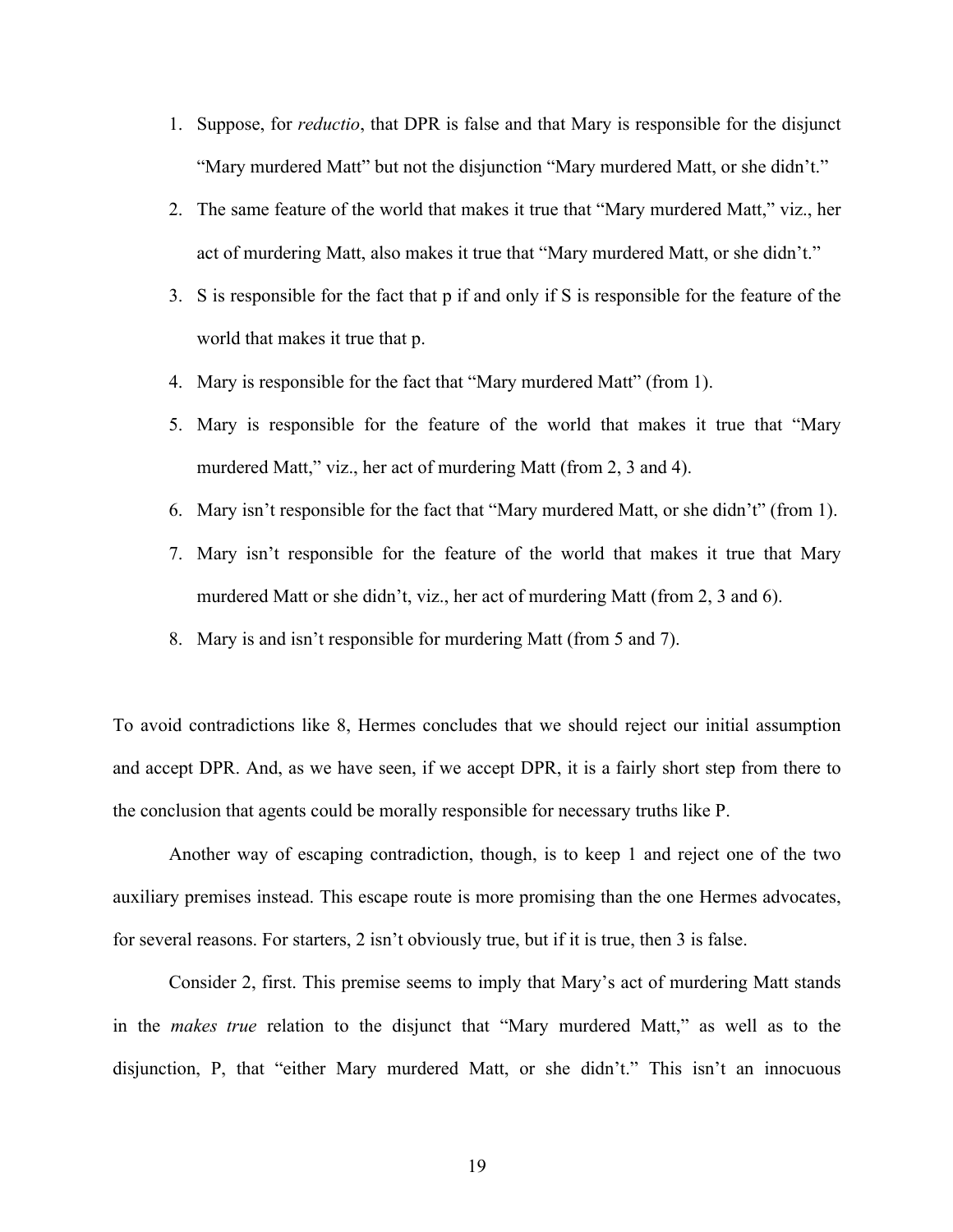implication. It is controversial whether every truth must have a truthmaker, some entity in the world that makes it true. And while some truths clearly do have truthmakers, it isn't obvious that P is one of them. <sup>9</sup> Some philosophers insist that only contingent truths have truthmakers. If they are right, then P, a necessary truth, doesn't have a truthmaker. And, if P lacks a truthmaker, then Mary's act of murdering Matt isn't what makes P true. But her act of murdering Matt is what makes "Mary murders Matt" true. So, if necessary truths lack truthmakers, 2 is false; the feature of the world that makes it true that "Mary murders Matt" isn't what makes P true.

Perhaps, though, we are reading too much into the locution "makes it true that" in 2. Even if there are truths that lack truthmakers, there is still a trivial, and thus uncontroversial, sense in which truth depends on features of the world. "Dog's bark" is true because dogs bark. "Gretzky exists" is true because Gretzky exists. "There aren't any ghosts" is true because ghosts don't exist. And so on. This is consistent with denying that every truth has a truthmaker, an entity in the world that makes the truth true. So perhaps the phrase "makes it true that" in 2 isn't to be understood as expressing a substantive truthmaker relation. Perhaps it is to be understood instead as expressing the trivial claim that a truth p depends for its truth on the way the world is.

But when "makes it true that" is understood in this way, 2 is false. If dogs didn't bark, it wouldn't be true that "dogs bark." If Gretzky didn't exist, it wouldn't be true that "Gretzky exists." If ghosts existed, it wouldn't be true that "there aren't any ghosts." If Mary hadn't murdered Matt, it wouldn't be true that "Mary murdered Matt." Evidently, though, a similar relation of dependence doesn't hold between Mary's act of murdering Matt and the disjunction, P, that either Mary murders Matt or she doesn't, for if Mary hadn't murdered Matt, it would still have been true that P. The truth of P thus doesn't depend (in the trivial way that truth depends on the world) on whether Mary murdered Matt. The upshot of all this is that if we treat the phrase

 $9$  For some objections to the idea that all truths have truthmakers, see Merricks 2007 and Griffith (forthcoming),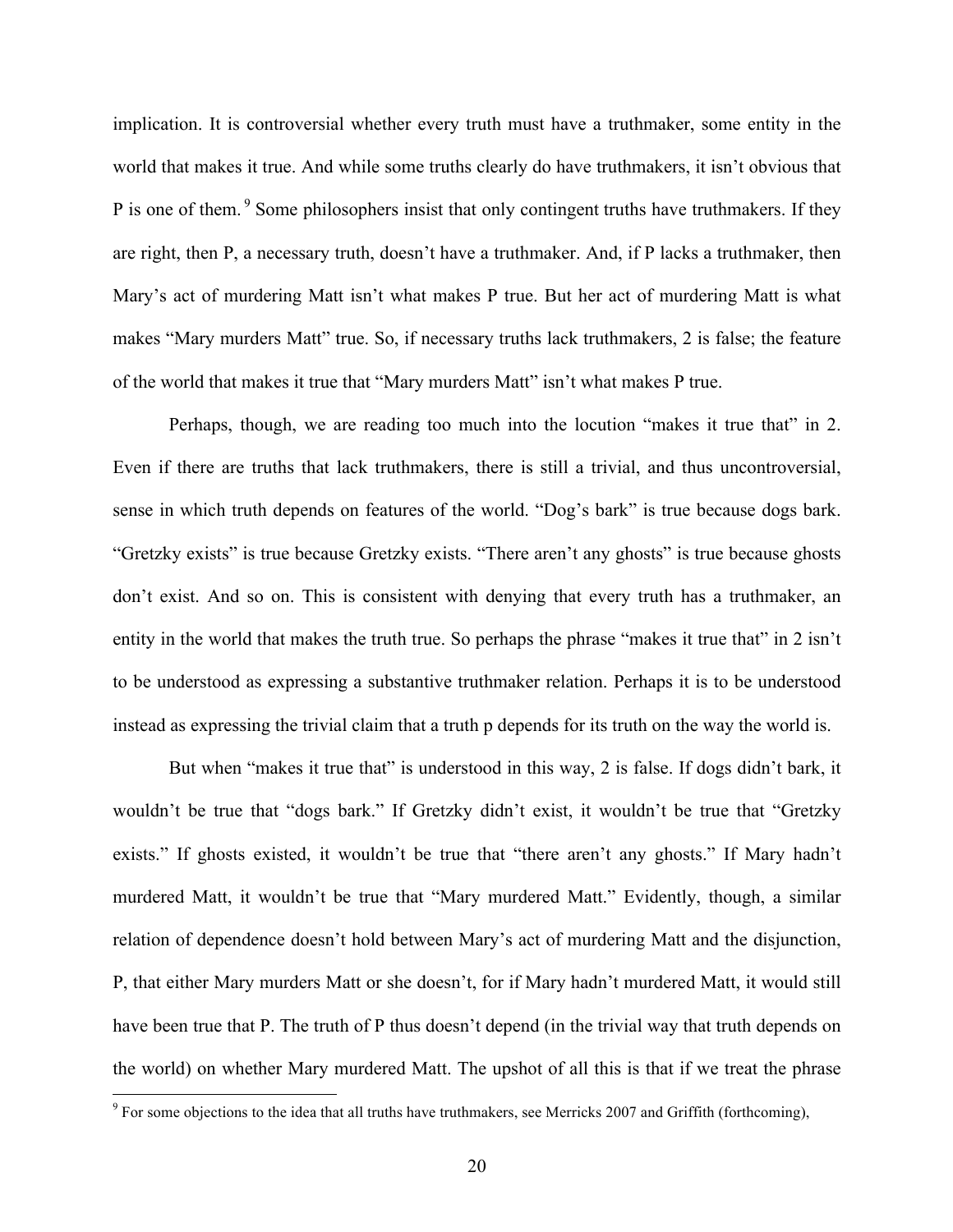"makes it true that" in 2 as expressing the uncontroversial claim that truth (trivially) depends on the world, then 2 turns out to be false, for while the truth of "Mary murdered Matt" trivially depends on whether Mary murdered Matt, the truth of P doesn't. P, a necessary truth, would have been true no matter what Mary had done and, indeed, even if Mary had never existed.

But let's bypass all this complicated business about truth and truthmakers, and let's suppose that 2 is true for roughly the reasons Hermes cites. Given this assumption, we think a strong case can be made against 3, which, you will recall, says that S is responsible for the fact that p if and only if S is responsible for the feature of the world that makes it true that p.

Consider disjunction Q again:

Q. Either the missile hits city A, or the missile hits city B.

What makes Q true? Q has only one true disjunct (a missile hits city A), and we are now assuming that the feature of the world that makes that disjunct true must also be what makes the disjunction true. The missile's hitting city A is the feature of the world that makes the disjunct true. So, given our assumption, that must also be the feature of the world that makes Q true. Recall, finally, that Jacob is at least partly to blame for the fact that the missile hits city A, even though he isn't even partly to blame for the disjunctive fact, Q, that the missile either hits city A or city B. Together these points provide the materials for a counterexample to 3.

Jacob is partly to blame for the missile's hitting city A. The missile's hitting city A is, we are supposing, the feature of the world that makes Q true. So, Jacob is partly to blame for the feature of the world that makes Q true. So, 3 entails that Jacob is at least partly to blame for the fact that Q. But, as we have seen, Jacob isn't even partly to blame for Q. It isn't his fault that the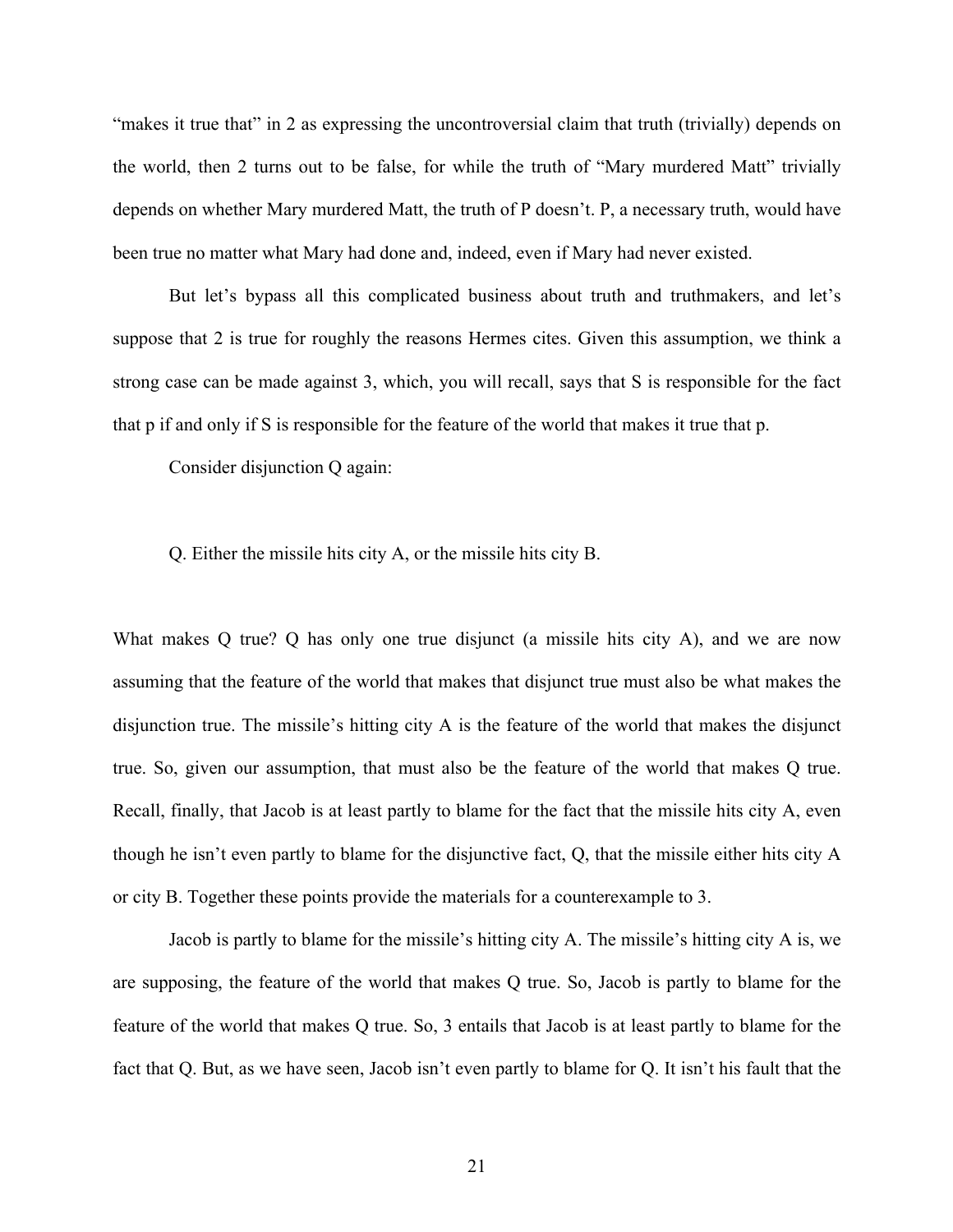missile hits one or the other of the two cities. Hence, 3 is false; an agent can be partly responsible for the feature of the world that makes p true without thereby being responsible for p.

Hermes's objection to rule A hinges on the truth of DPR. We have argued that both of his defenses of that principle are unsuccessful and that there are, moreover, good reasons to think that the principle is false. We conclude that Hermes's objection to rule A is unsuccessful.

# **4. Conclusion**

Rule A is intuitively plausible and is a corollary of various accounts of the control required for moral responsibility, including at least one prominent compatibilist account. Many philosophers—compatibilist and incompatibilist alike—thus have reason to accept rule A. Moreover, we have yet to see a compelling reason to doubt the rule. So, while we would be hesitant to say that rule A is unassailable or beyond dispute, the case for it seems strong indeed.<sup>10</sup>

### **References**

- Fischer, J. M. and Ravizza, M. 1998. *Responsibility and Control: A Theory of Moral Responsibility*.
- Griffith, A. n.d. "Towards a Pluralist Theory of Truthmaking," forthcoming in *Erkenntnis.*

Hermes, C. 2014a. "Truthmakers and the Direct Argument," *Philosophical Studies* 167: 401-418.

Hermes, C. 2014b. "A Counterexample to A," *Philosophia* 42: 387-389.

Kearns, S. 2011. "Responsibility for Necessities," *Philosophical Studies* 155: 307-324.

Merricks, T. 2007. *Truth and Ontology*. New York: Oxford University Press.

Robinson, M. n.d. "Truthmakers, Moral Responsibility, and an Alleged Counterexample to Rule A," forthcoming in *Erkenntnis*

<sup>&</sup>lt;sup>10</sup> Acknowledgements omitted for blind review.